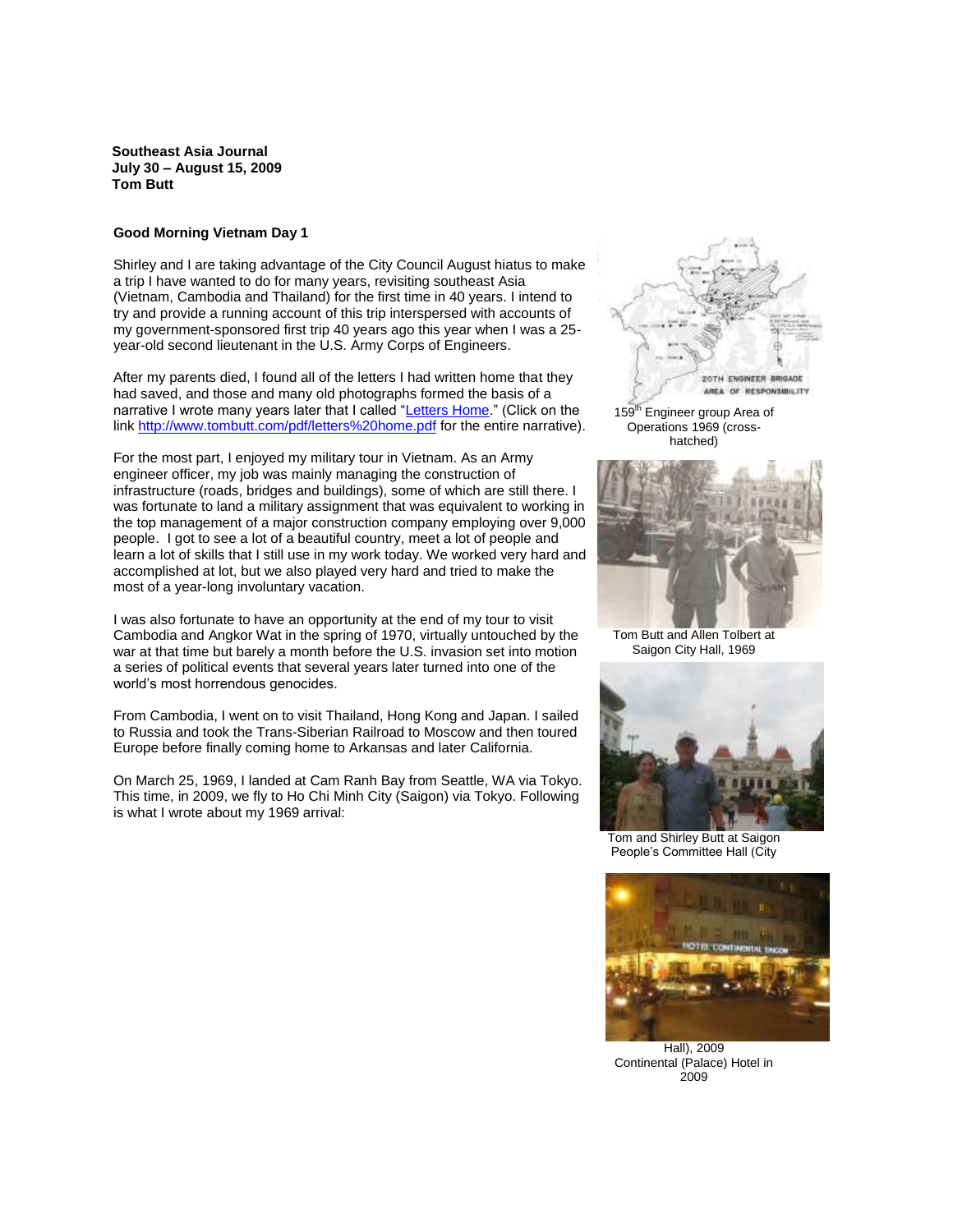

Rooftop restaurant, Rex Hotel 2009



Entrance to industrial park at former location of Long Binh



USARV buildings used for Vietnam Army compound 2009



Location of 159 Engineer Group compound at Long Binh is now an industrial facility for the CP Group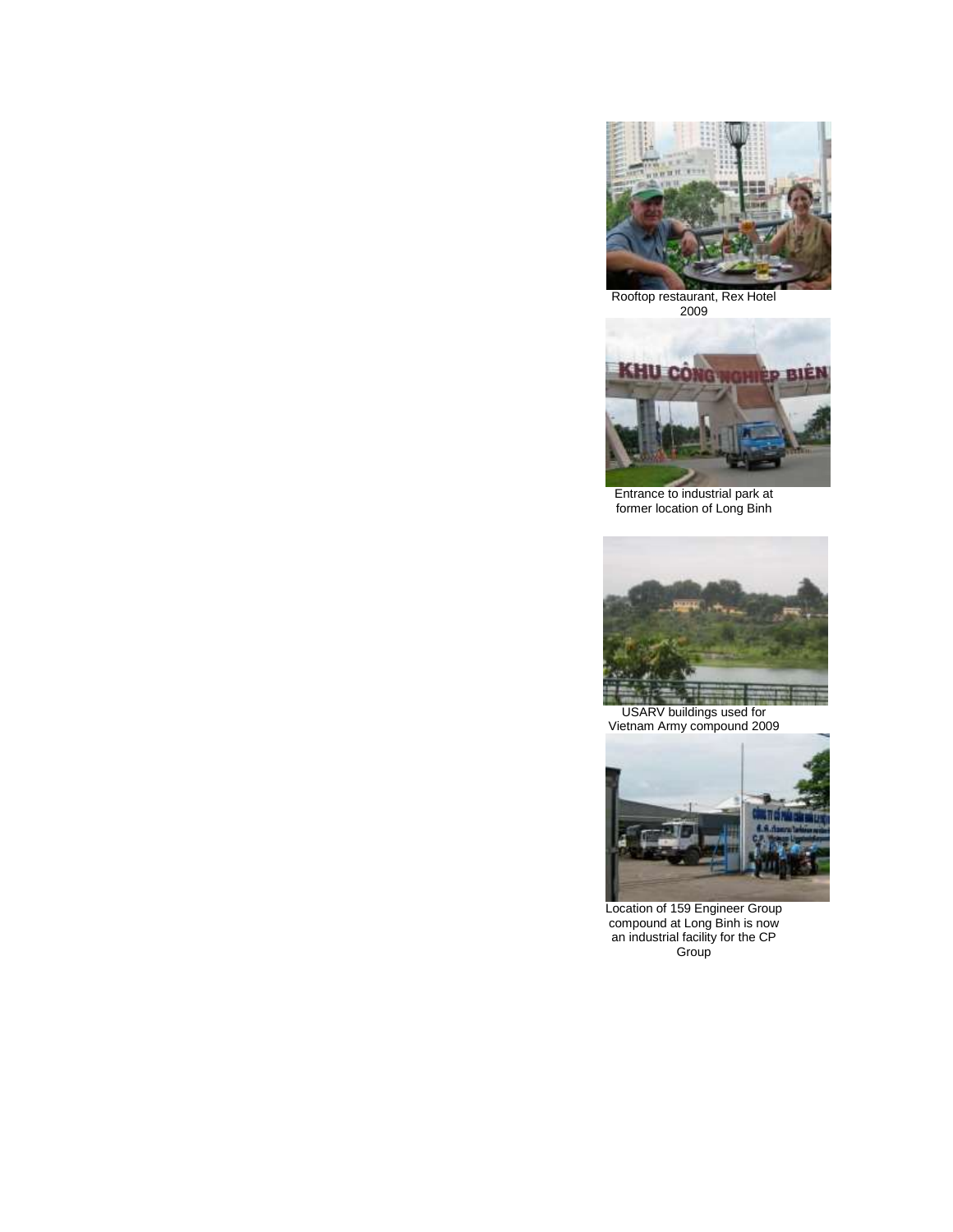## **Good Morning Vietnam Day 4**

It is now August 4, and this is the first time that I have had time to write anything down. The last few days have been a whirlwind, trying to cram everything into a trip that is clearly too short.

We are now in Dalat but return to Saigon via air late this afternoon.

Stepping back a few days, my friend Phuc and her nephew who was getting married here picked us up a the Tan Son Nhat about midnight Thursday (we lost a day crossing the date line), and we checked into a hotel next to a new house she built in the Binh Tan District of (southwest) Saigon (Ho Chi Minh City).

Gone is the old French-built terminal that I remember from 40 years ago. Tan Son Nhat now has a modern new international terminal that could be anywhere. There is no more "welcome to Vietnam" rush of hot humid air. Everything is air conditioned.

People take Swine Flu very seriously here. Every airport employee wears a surgical mask. In fact, I found out later that they electronically scan every incoming passenger for elevated temperature (indicating a possibility of fever), and one of individuals in the wedding party who had the misfortune to be too hot was detained in a hospital for two days until tests indicated an absence of Swine Flu.

Friday, we headed downtown to see how once familiar places had changed. The first thing you notice is the traffic. Forty years ago, traffic was already legendary, but it was nothing like today. Where once bicycles ruled, an endless sea of motorcycles, motor scooters and motor bikes prevail. There are some taxis, buses and trucks, but Saigon predominantly moves on two wheels that carry families of four, cargos of hundreds of pounds, construction materials, you name it.

The traffic flows organically, like a river, seemingly with no rules of the road, few traffic lights and no traffic cops. If you want to make a left turn, you just do it in the face of a thousand oncoming vehicles. They part and weave almost magically with no one slowing or stopping. About half the people driving motorcycles, and probably 2/3 of the women wear surgical masks to protect against air pollution. These masks are available in every imaginable designer color and pattern. Everyone, by law, has to wear a helmet.

Similarly, pedestrians just wade into the stream, and the traffic just flows all around. Everyone seems to be protected by an invisible shield that keeps them safe. I saw only two very minor accidents where someone's motor scooter had gone down with no damage and no injuries.

Saigon has more than doubled in population in 40 years, from about 3 million to over 6 million. What hasn't changed is the basic urban pattern, perhaps the ultimate mixed-use new urbanism with every building street frontage a business of some kind, more often than not spilling out onto the sidewalk and sometimes into the street itself, with at least four stories of residential above.

The taxi to downtown took about an hour, and we were dropped off at the Hotel Continental that as much as anything marks the heart of old Saigon, one of the old French hotels and once the hangout of Graham Green. Although high rise hotels have been planted all



Saigon Street 1969



Saigon street 2009



Shirley and Phuc 2009



City Hall from Rex Hotel rooftop 2009



Sidewalk cobblers 2009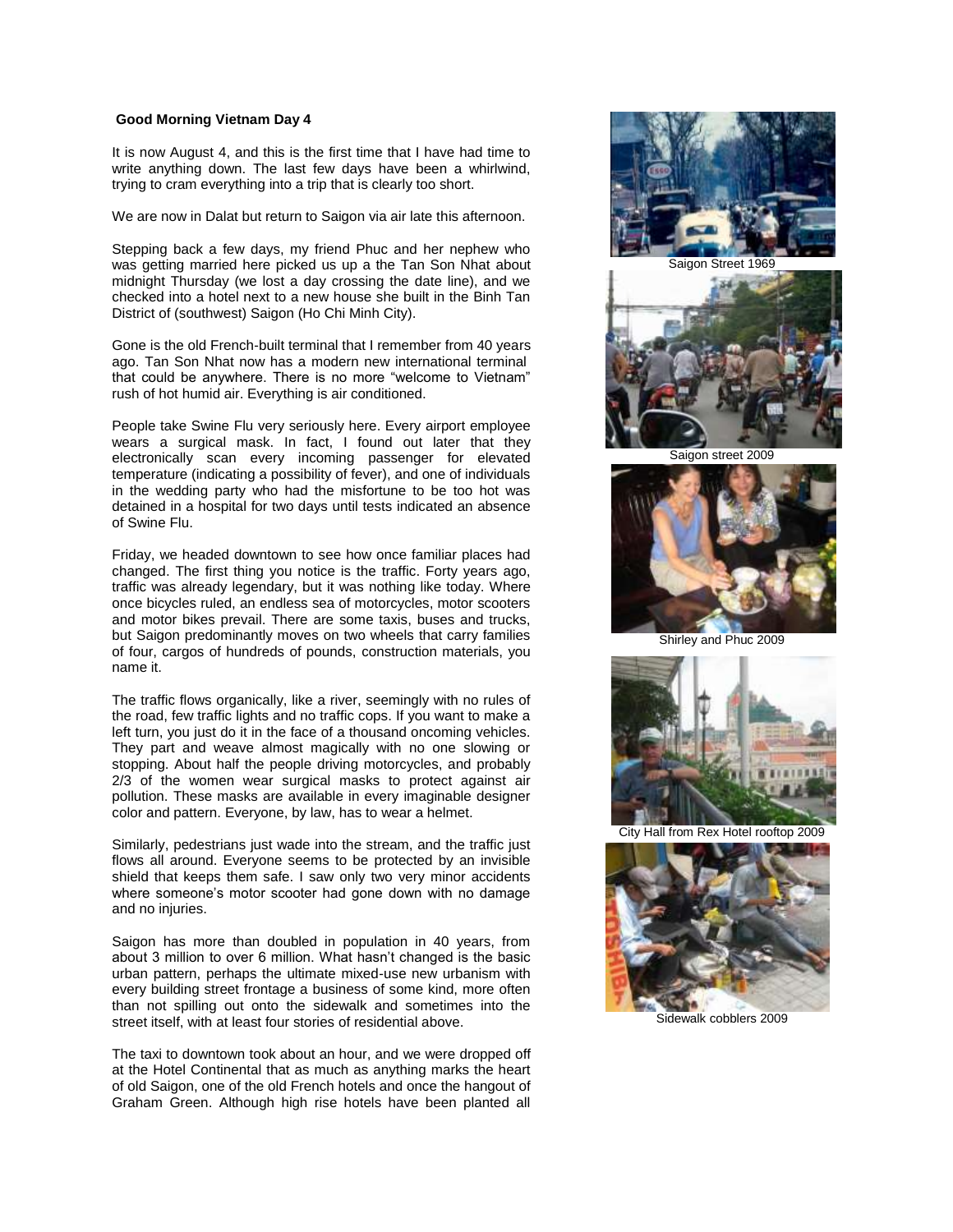over downtown, the main streets and landmarks were like old friends with a fresh coat of paint. We took in the Notre Dame Cathedral, the Old Post Office and the City Hall (now Office of the People's Committee of Ho Chi Minh City). We had lunch on the rooftop of the Rex Hotel, once an American military billet with a famous rooftop bar that has changed little. I used to hang out there and used the same rooftop swimming poll that is still there. We spent a good part of the afternoon walking the entire length of a street named Yen Do in 1970 but now Ly Chinh Thang looking for the apartment several us rented where Al Tolbert lived and the rest of us use as a base. It could not be found – probably torn down for a new building.

Before going back to our hotel, we stopped at the Reunification Palace, formerly the seat of the South Vietnamese government and the home of South Vietnam's last real president, Nguyen Van Thieu. There wasn't much to see there, although it was supposedly furnished the way it was in 1975 when Saigon fell, and the formal spaces are used from time to time for government events. The basement was still full of American made radio equipment, and the "War Room" with tactical maps was intact. On the grounds were the two tanks that broke the gates down in 1975.

Other than being even more bustling and cleaned up, Saigon at the street level is much the same place, although 40 years ago and a year after Tet 1968, there was barbed wire and concertina everywhere, sandbagged checkpoints at every corner and official building and armed military personnel and police everywhere. The streets were swarming with military vehicles and uniformed military from South Vietnam, Australia, Thailand, Korea and the U.S. Last time I was here, I had a loaded .45 on my waist, and we had to check our weapons in at the Rex Hotel lobby before heading for the rooftop bar. The entrance to the Rex was sandbagged and ready for an attack. All gone today and replaced by attractive hostesses.

We headed back for dinner with the family and to catch upon sleep.

The next morning, Saturday, we rented a car and driver primarily to go out to what was once Long Binh where I lived and worked. I knew there was almost nothing left from reading accounts by others, but I had to make the trip.

A trip that once took less than 30 minutes from downtown Saigon was over an hour on a new four lane toll road with traffic that makes I-880 look like fun. What was once open countryside is now filled in solid with industry, new residential development and even a Disneyland-like theme park. Using maps and the GPS on my Iphone, I was able to almost pinpoint to location of the former compound of the HHC 159th Engineer Group. It is now some livestock product-related industrial compound owned by the C-P Group, one of Asia's largest companies. Ironically, I met the president of the C-P Group in Arkansas several years ago, and we will be guests at his home on August 11 in Bangkok.

Most of what was the headquarters for the U.S. military in Vietnam and the home of about 75,000 soldiers in an area almost as large as Richmond is now an industrial and business park. When I was here 40 years ago, I don't think there was a tree in sight, but the jungle has returned with a vengeance. Trees and grass are everywhere. The only thing left is the cluster of buildings on a hilltop that once housed the headquarters of the United States Army Vietnam (USARV). It and the area around it have been taken



Sidewalk peddler 1969



U.S. Army Engineer bulldozer on display at War Remnants Museum 2009



Wedding 2009



Picking up barbecue, Phuc and Shirley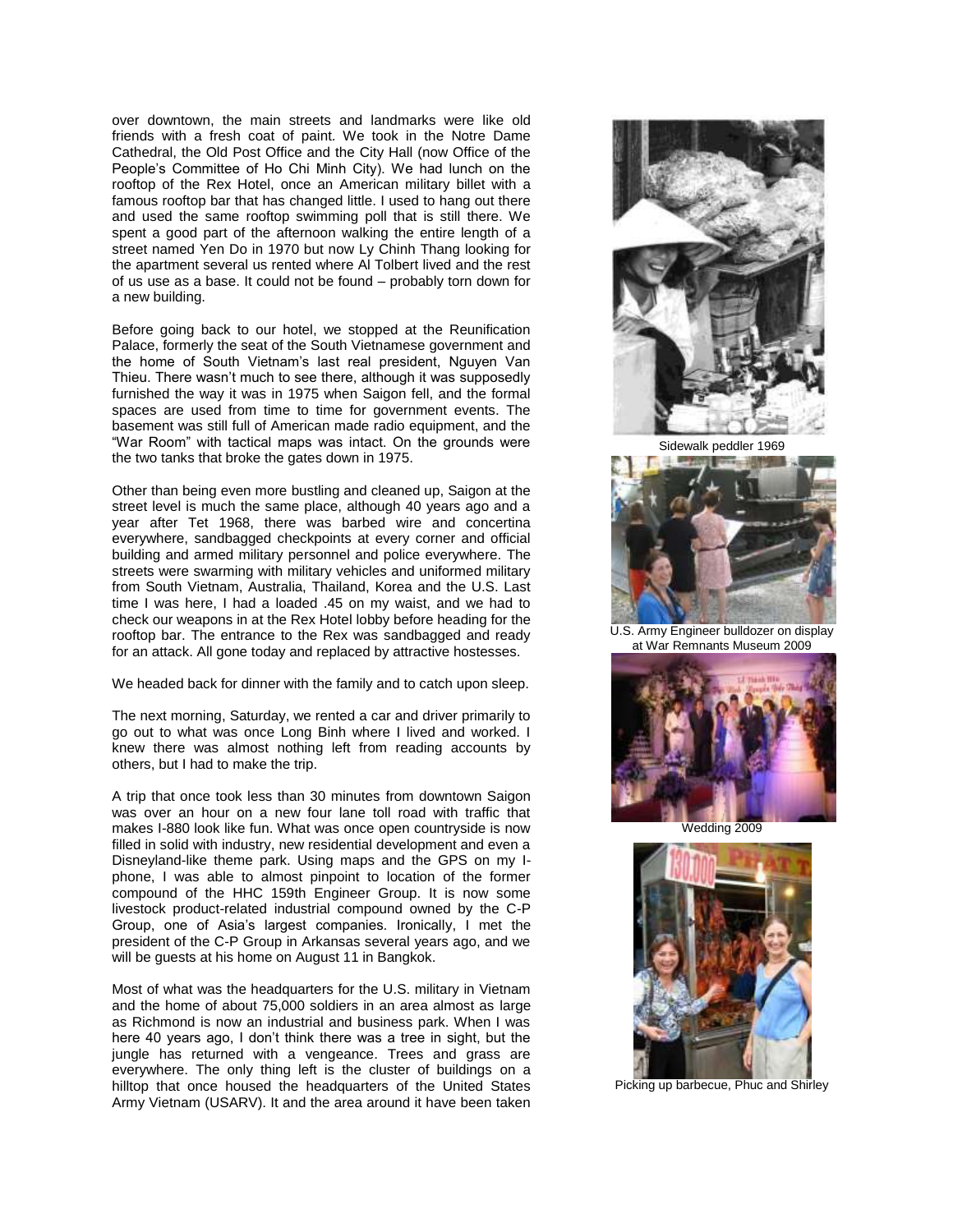over by the Vietnam military and are mostly inaccessible, although driving up to the gate we could see some military training facilities such as firing ranges. What was most interesting is that most of it seems to have been turned over to agriculture with uniformed soldiers doing the farm work. A herd of cows crossed the road right down the hill from the gate.

I spent some time in one of the USARV buildings in early 1970 when I was assigned to the board of a general courts martial for two trials, and we often used a helipad adjacent to the buildings when making inspection tours out into the countryside. Long gone are the perimeter protective berms, rows of defensive wire and the 175 mm guns, although one of them is on display at the war museum in Saigon.

Heading back into Saigon, we had the driver wait for us at the 100 yaer old Jade Emperor Pagoda before dropping us off again at the Continental. An interesting feature at the Pagoda is its famous turtle sanctuary.

I had to get some visa photos made for future border crossings, then we walked over to the Binh Than Market, a Saigon landmark since the early 20th Century. It's a giant public market in the heart of Saigon adjacent to a huge traffic circle where you can find almost anything. It looks the same as it did 40 years ago, except then the interior of the traffic circle was also packed with market stalls. Now it is immaculately landscaped.

We had lunch at one of the hundreds of food stands and had just enough time left to walk over to the War Remnants Museum (formerly War Crimes Museum) located in the former USIA building. I think this museum has been toned down some over the years to make it more palatable for tourists, but is still a pretty sobering place. It is pretty well designed for a museum. It tells the story of the Vietnamese quest for independence from the Vietnamese perspective and treats neither the French nor the Americans with sympathy.

Despite the war, everyone here could not be friendlier. Anybody serving the public speaks "get along" English, and I am enjoying using my modest Vietnamese when I need to.

If you are not familiar with recent Vietnamese history, the key points are that independence was declared after the occupying Japanese were defeated in 1945, Ho Chi Minh wanted to form a republic with a constitution based on the U,S. Constitution and asked for U.S. assistance. Instead, obsessed by fear of communism, the U.S. helped return France to run Indochina as a colony and largely financed the French war until the French defeat at Dien Bien Phu. Spurned by the U.S., Ho Chi Minh successfully sought assistance from Russia and China.

The UN called for a national election in 1954, but the U.S. backed a partition of the country and set up Diem as president in the South. As pressure against the South Vietnamese government increased from the North, the U.S. stepped in to protect its anti-communist investment, and the rest is history.

The big wedding was Saturday night. Phuc and the women of her family spent the day getting ready with a house call manicurist and beauty parlor. The actual wedding ceremony was a small family event early in the morning, so what we went to was really a



Phuc's ancestral home in Rach Kien



Ready for lunch, Phuc's brother, Phuc Tom and Shirley



Going to market on two wheels



Pond in back of Phuc's Rach Kien home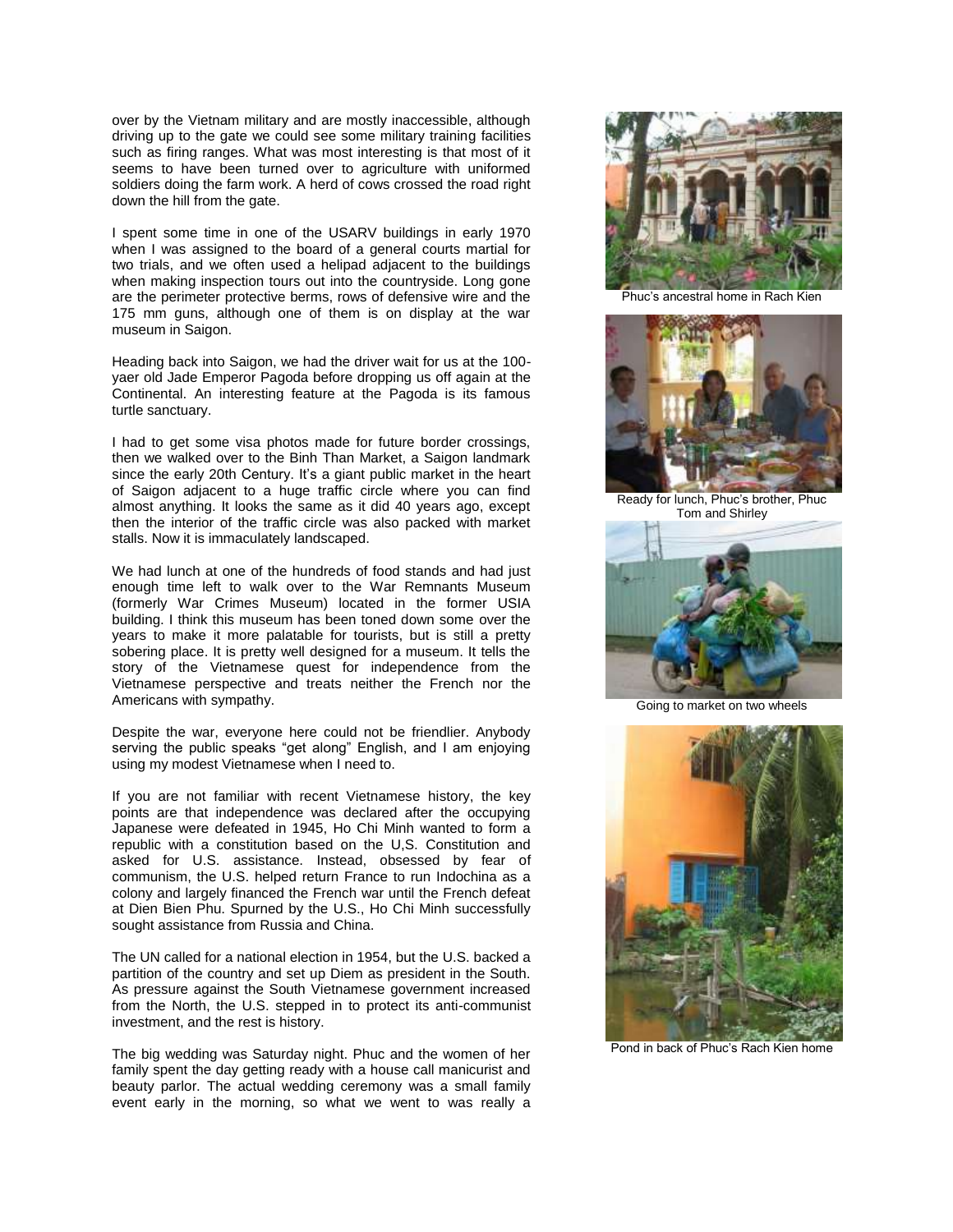reception. It was held in a conference center called the "White Palace," (yes, in English), a huge modern building near Tan Son Nhat, along with several other wedding receptions. By my count, there were around 600 guests seated at between 30 and 40 tables, each seating 16 persons. I've never been to a wedding event so big and so professionally choreographed.

The bride and groom both live in California, but apparently the bride's mother considered it important to hold the event in Vietnam. Dozens (or maybe hundreds) of friends and family flew in from the U.S. Phuc's two daughters and their families from California were there as well as her two brothers (one being the father of the groom) and one sister. The event included dinner and professional entertainers, toasts, visits to each table by the bride and the groom, and professional video clips of the bride and groom posed in various romantic backdrops. Other than one other person, we were the only westerners there.

Sunday turned out to be a special treat. Phuc hosted about 40 people, including family, friends and the bride and groom at her ancestral home in a rural village, Rach Kien, about a 30-minute drive southwest of Saigon. I had visited there 40 years ago when her parents were still alive and living there. The house, extremely modest by American standards, was built by her grandfather, a district chief, 100 years ago. When I was last there, it was surrounded by farmland, but now the village is encroaching. A nephew's family lives there now.

Rach Kien is a poor place, and when we arrived there were maybe a hundred people gathered quietly in the front yard. Phuc had arranged to have 100 large bags of rice brought to the house, paid for by here and her daughters. They were stacked in the living room and handed out to each of the gathered villagers. When those were gone, the family handed out a stack of paper money about two inches thick until it was gone.

The house is one story with a rooftop deck over a more recent addition in the back. Everything is open to the air with no glass windows, but there are shutters. The original house had one large room and two bedrooms. The addition, separated by a small courtyard, has two more bedrooms, a kitchen and bathroom.

All the water comes from rainwater stored in a cistern. There were several small dogs and chickens in the yard, which was lush and informally landscaped with native shrubs and trees. Out back was a pond that meandered through the immediate neighborhood. While we were waiting for lunch, coconuts were harvested from a palm in the yard and the milk served.

Lunch, prepared both in the courtyard and the kitchen, was a real banquet, which included barbecued duck and pork bought at a roadside stand on the way down, a curry with chicken and yams, rice and noodles, salad and a dozen different kinds of fruit. Fruit is just amazing here, with such exotics as Durians, Mangosteens, Pomelos, Rambutans as well as bananas and dozens of others available everywhere.

I want to tell you a little about Phuc. Her father was a school teacher in Rach Kien. She was born in 1948 and married at age 18, moving from Rach Kien to Saigon. Coming from a middle class family, her mother sent a maid with her. She had never worked, inside or outside the home.



Tom and Shirley at wedding



Display at war Remnants Museum



Running cattle at former Long Binh Post



Guard gate to military installation at former USARV compound at Long Binh



Ben Than market, Saigon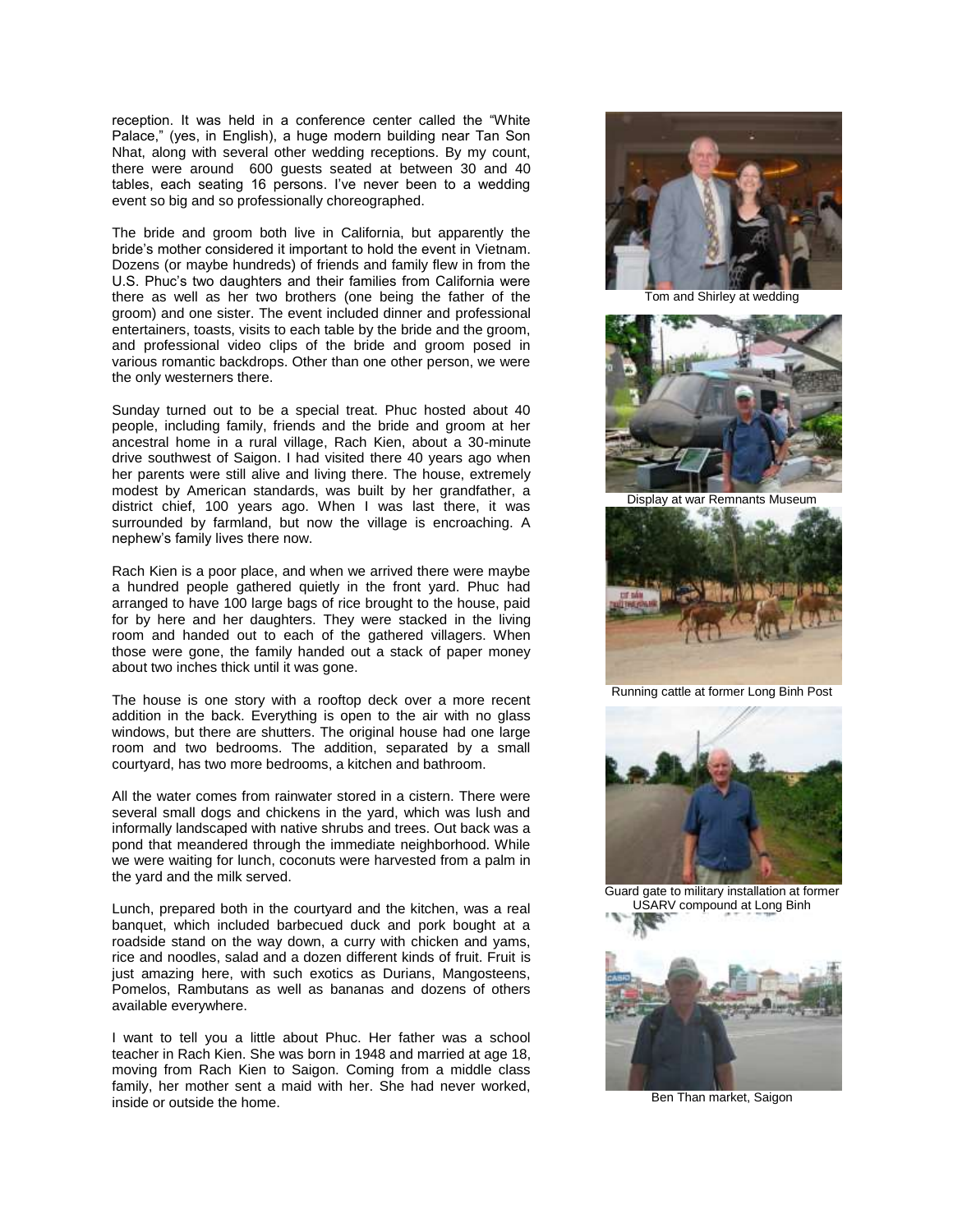By 1968, she had two daughters, and her husband disappeared somehow in the fog of war. For the first time, she had to support herself, and her natural bent as an entrepreneur emerged. She opened modest restaurants and bars in a couple of locations south of Saigon where the 9th Infantry Division was then operating, catering primarily to American soldiers. When I met her in 1969, she was moving around between her shops constantly, leaving her daughters with her parents as necessary. By then, the parents had also moved into Saigon. Rach Kien was not always a safe place to be.

In the early 1970s, she married again, this time to a lieutenant colonel in the South Vietnamese Army. They had a son shortly before the fall of Saigon in 1975, and her husband was shipped to Hanoi for twelve years of "reeducation." She visited him twice, traveling to Hanoi by train.

Under the new regime, times were hard. The communists cut off her father's pension, and she was constantly watched and made to perform menial labor by the conquerors. She had no viable means of supporting herself and her family. Her father was sick, and I managed to obtain special medication from a local doctor and have it sent to Vietnam for his use. By 1980, she had had enough and paid a contractor in gold to take her to Indonesia by boat, but he took the money and disappeared. (In an unlikely sequel, she tracked him down in Los Angeles years later and successfully sued him to return the money to her).

On the second try, she was more successful, and she and her 4 year old son became "boat people," ending up after a lifethreatening voyage in an Indonesian refugee camp for nearly a year. In 1981, she wrote to us, asking us to sponsor her to come to the U.S., which we agreed to. She had friends in the growing Vietnamese community in San Jose and wanted to go there but got sent to North Carolina instead. We sent her plane tickets and picked her up in San Francisco in 1981.

Phuc had only a suitcase of clothes with her and no money, but her entrepreneurial skills kicked in, and she plunged back into the restaurant business, first with the type of food coaches you see at construction sites and later with restaurants. She has been very successful, and in fact, one of her restaurants, Pho Saigon, is in the Pacific East Mall in Richmond.

In the 1980s, Phuc's parents died, and her daughters emigrated to California, where they are now married with families as is her son.

Phuc has used a lot of the proceeds from her economic success to help peole in Vietnam who are still struggling.

That's it for now. The sun is out in Dalat, and we have to fly back to Saigon this afternoon. More about Dalat later.



Inside Ben Thanh Market



Ben Thanh Market



Dragonfruit at Ben Thanh



Lunch at Ben Thanh Market



**Baskets**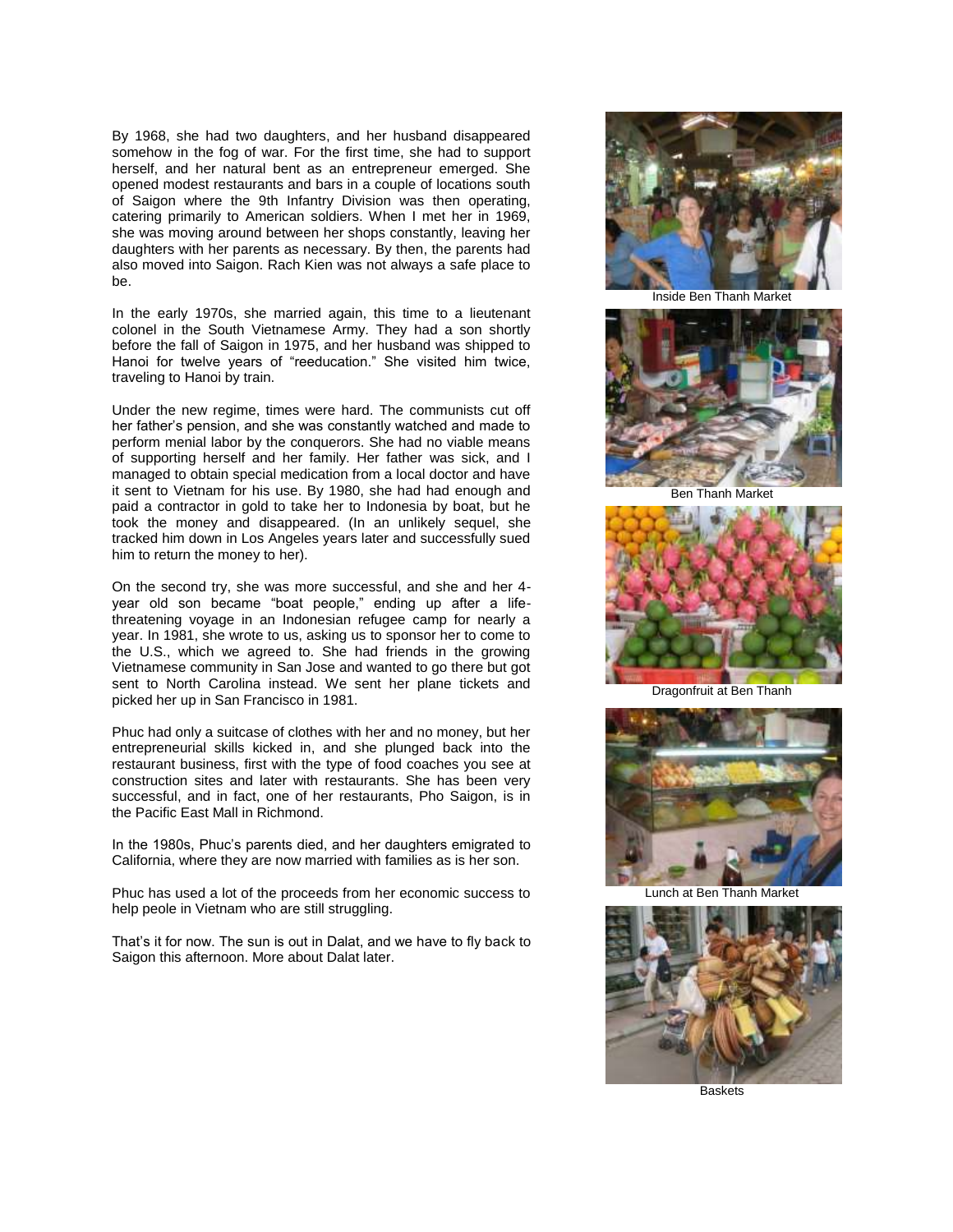

Display of American military units in War<br>Remnants Museum (pointing at 20<sup>th</sup> Engineer Brigade)





Phuc with daughter, son-in-law and Shirley



Photos of Phuc's parents at ancestral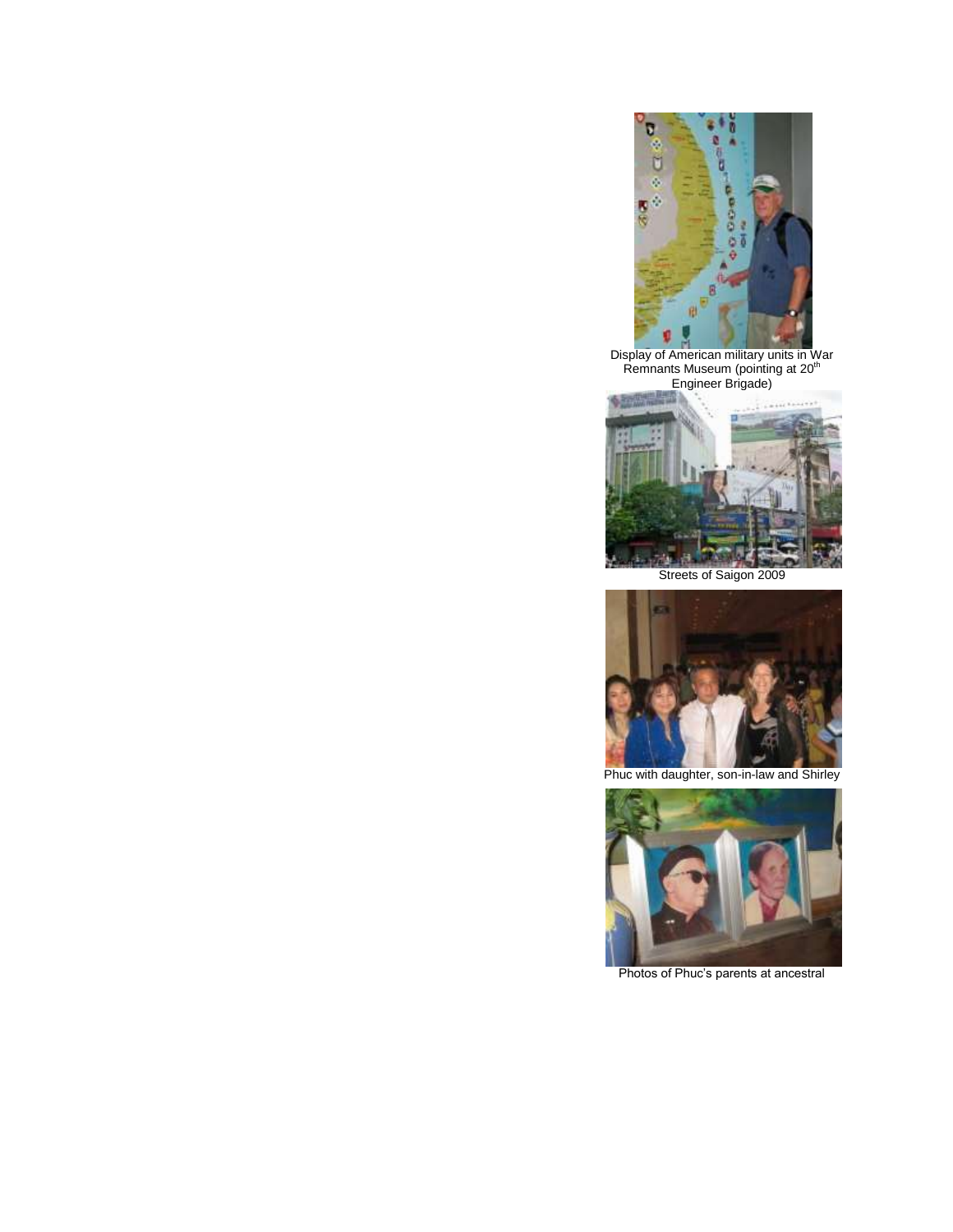

Kids waiting for lunch at Rach Kien



I bought some lottery tickets from this guy in Rach Kien

#### **Now in Can Tho**

Today is Wednesday, August 5, and we are in Can Tho in a hotel next to the Mekong River. This computer doesn't have a USB port, so I still can't send any photos.

Backing up to August 2, we flew out of Tan Son Nhat in Saigon to Dalat, a quick 50-minute flight, arriving late Sunday Afternoon.

I always wanted to go to Dalat. Back in the day, Dalat was synonymous with Shangri La. When I was here in the Army, I wanted to see everything, and I never missed a chance to hitch a ride somewhere or look for an excuse to go inspect something somewhere. Unfortunately, there was no military business in Dalat, and I never got to go there.

Dalat is up in the southern part of the Central Highlands, established by the French in the  $19<sup>th</sup>$  Century as a resort to cool off from the Saigon heat. As far as I know, both the French and American wars passed it by. Today it has a special attraction for lovers and honeymooners.

It sort of reminds me of Eureka Springs, Arkansas, a 19<sup>th</sup> Century resort town up in the Arkansas Ozarks with hills and pine trees. Dalat is full of kitsch, such as the Valley of Love and Lake of Sighs, both replete with hundreds of photo op backdrops for the romantically inclined. It's so bad that it's good.

On an overcast and rainy Monday, we booked a tour of the local attractions. We were the only non-Vietnamese on our small tour bus, and we visited a Buddhist monastery, a Buddhist pagoda, a Catholic monastery, Bao Dai's Summer Palace, a waterfall-based amusement park where we rode an elephant, the Valley of Love and a cluster of shops for local art, especially silk embroidery.



Bao Dai's Summer Palace, Dalat



Riding the elephant in Dalat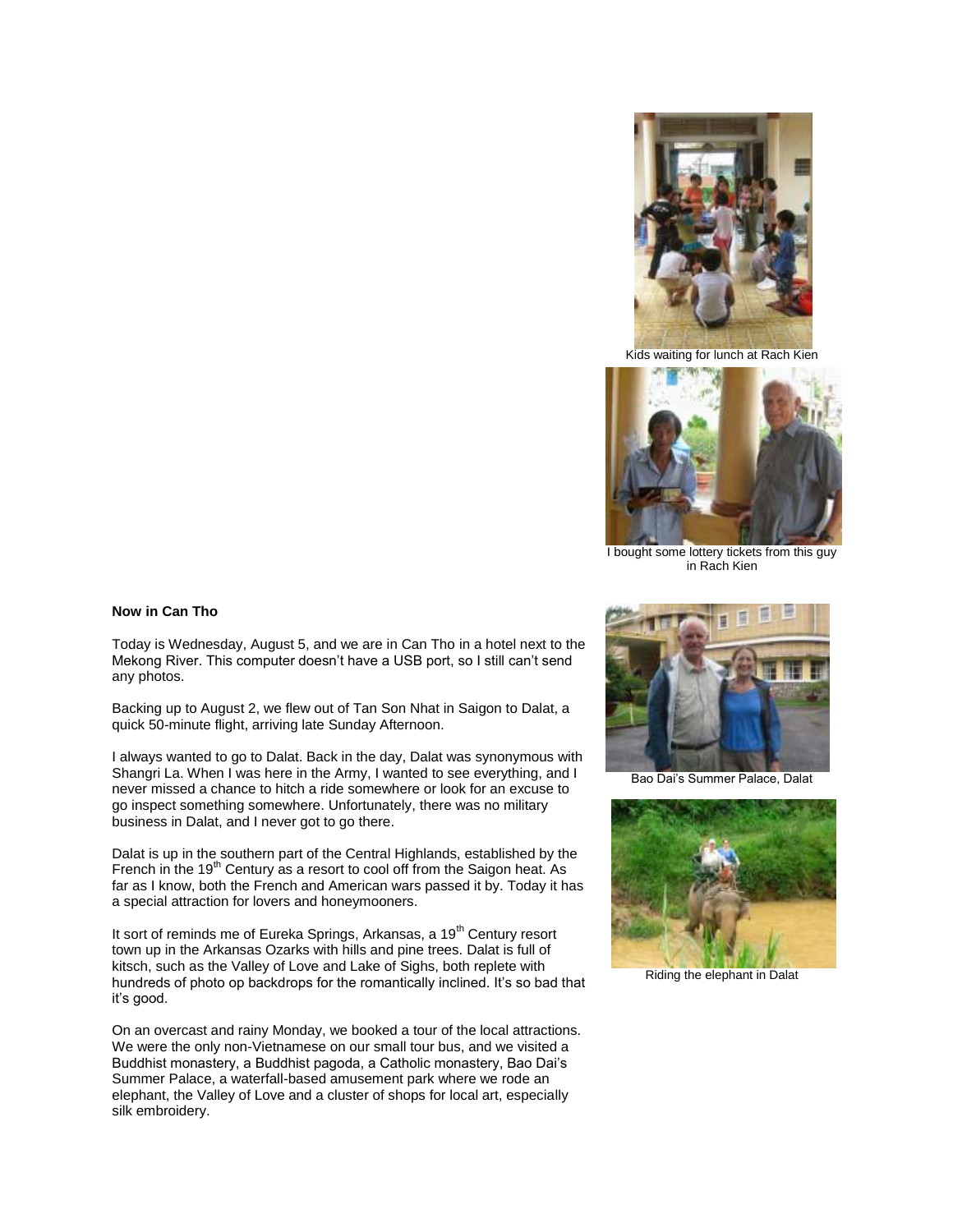[Bao Dai](http://en.wikipedia.org/wiki/B%E1%BA%A3o_%C4%90%E1%BA%A1i) was the last Vietnamese royalty who, according to the exhibits, was a figurehead during the French period who spent most of his time hunting and womanizing. After 1954, the palace was used as a summer retreat by Diem.

Eureka Springs has its giant Christ of the Ozarks and Dalat has its giant Buddha, both on mountaintops. I'm glad we went so I could finally check it off my list after 40 years, but I'm not sure I would add it to the A-ticket.

Monday night, it all caught up with us, and we slept 12 hours. I spent a lot of Tuesday morning composing my last email on a slow computer, and we walked around town and had some lunch before catching a shuttle bus the small airport, some 30 kilometers down the mountain.

The only non-Vietnamese we saw in Dalat were a few Australians and French that we could identify by language and some other westerners we couldn't.

Coming back in to Tan Son Nhat in the daylight, I noted that the only vestige of the war were rows of steel and concrete vaulted structures, similar to Quonset huts, once used to protect helicopters from rockets. Some were still being used for helicopter hangers, but most were empty or used fro storage. Luckily, our bodies were sufficiently cool to pass the fever scan.

Arriving back in Saigon about dark, we checked into the [Hotel Continental,](http://www.continental-saigon.com/aboutus/biography.html) called the Continental Palace when I was last in Saigon. Graham Green had Room 210 a few years ago, and we had Room 237. The weather was as good as it gets, clear and warm with a slight breeze. Contrary to popular opinion, Saigon has some really nice weather. We ate in a place we found in Frommers, but it was too spiffy and overpriced for my taste. I'll have to let Frommer's know. We hit the rooftop bar at the Caravelle, but it was cramped and the music too loud. I prefer the Rex.

This morning, we were picked up at 8:00 AM to begin our delta tour. I really didn't know what to expect, but it turned out that it was just a tour guide, a driver and us.

On the way south, we passed through Saigon South, which is a whole different world. Think Pleasanton or San Ramon, only bigger and better. More cars and fewer motorcycles. Everything is new and expensive, and it goes on for miles. This is where the new money is. Condos go for several hundred thousand dollars. Auto Row features dealerships for every make of car, including BMW and Mercedes, bigger and grander than anything even in the Bay Area. Unfortunately, the planners have spread everything out like the worst American planning, losing an opportunity to preserve the historically intimate streetscape of Vietnam and European cities.

We drove south on Highway 1 t[o Vinh Long,](http://en.wikipedia.org/wiki/V%C4%A9nh_Long) where we transferred to a boat on a branch of the Mekong. Forty years ago, what is now Highway 1 was a narrow two-lane bad road surrounded by agricultural fields and small villages. Now it is a continuous strip of industry, roadside stands and new development.

Our guide is about 30 years old, originally from Danang but now living in Saigon. His family were Viet Minh sympathizers during the French war, and when Diem came to power after the partition, the government had his uncle killed, despite a UN resolution that there was to be no political retribution. His father was killed in the American war by a mine when his Red Cross Vehicle was blown up.

Like other Vietnamese, he recalls the total disaster of the Communists' first



Valley of Love, Dalat



Dalat market



Saigon South on the way to the Delta



Vinh Trang Buddhist pagoda (built in 1849)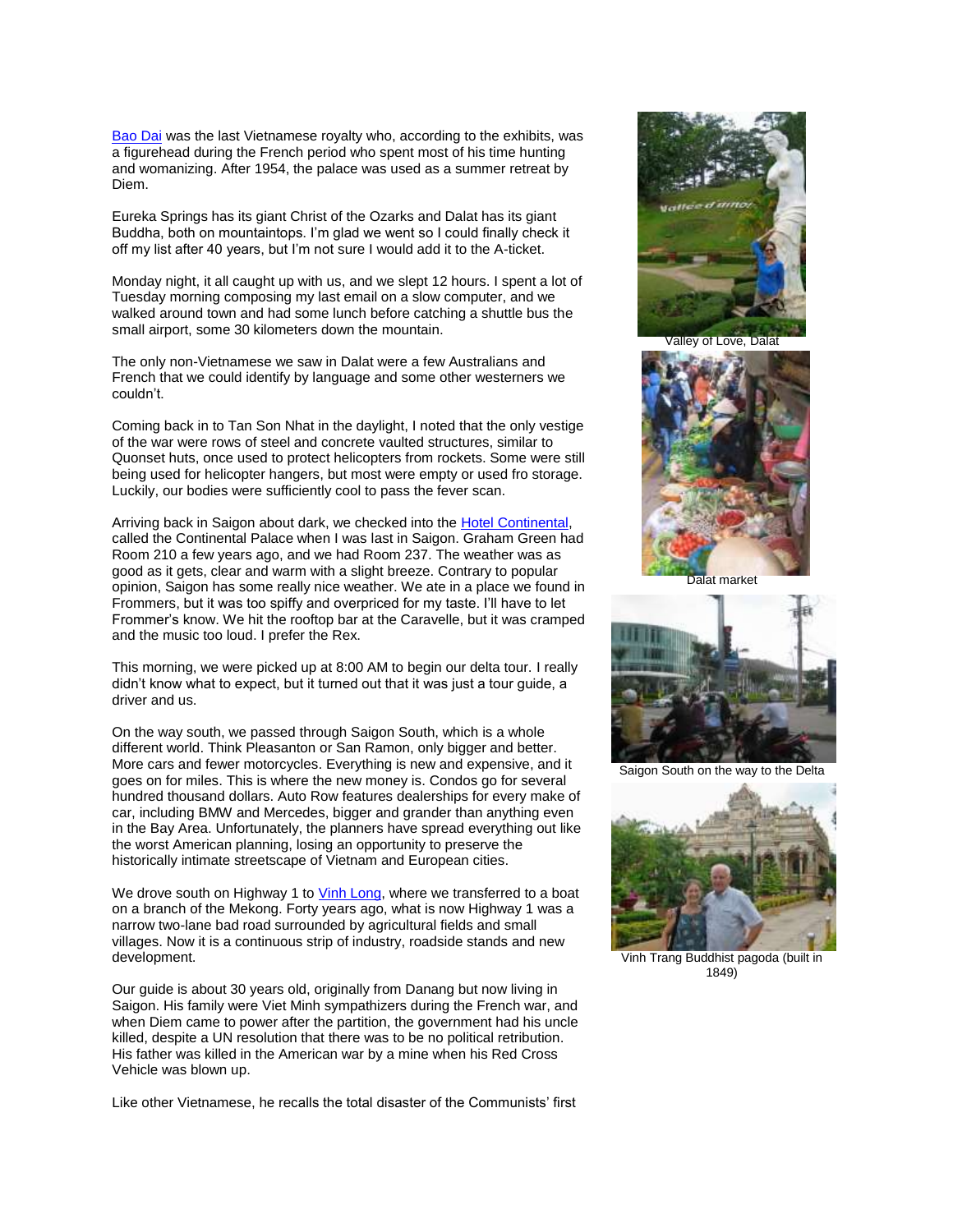15 years of ruling the southern part of Vietnam. They tried to institute classical socialism with collective farms and real estate appropriation, but it failed miserably. New leadership scrapped all that about 1989, and Vietnamese capitalism flourished with a vengeance Today, the country has one of the world's hottest economies.

He is Catholic, as are many Vietnamese. In Dalat, 60 percent of the population is Catholic, a very high proportion.

The delta tour really got exciting when we boarded a boat and began to thread our way through the Mekong River waterways, ranging from the milewide main channels to narrow winding branches reminiscent of Louisiana bayous. This is the fictional setting of Apocalypse Now, and it looked the part.

Although these waterways are still essential for commerce and transportation, we passed hundreds of tour boats like ours, many of them much larger. Touring the delta via water is clearly very popular. Most of the westerners we ran into were Australians or Europeans. There were very few Americans.

We stopped at a candy factory, a fruit tree nursery and a restaurant for lunch, all accessible mainly by water.

We are now in our hotel in Can Tho with an early morning wakeup to get the local floating market while it is most active.



This little pig went to market



Cai rang Floating market in Vinh Long



Left and below, the new "Saigon South"



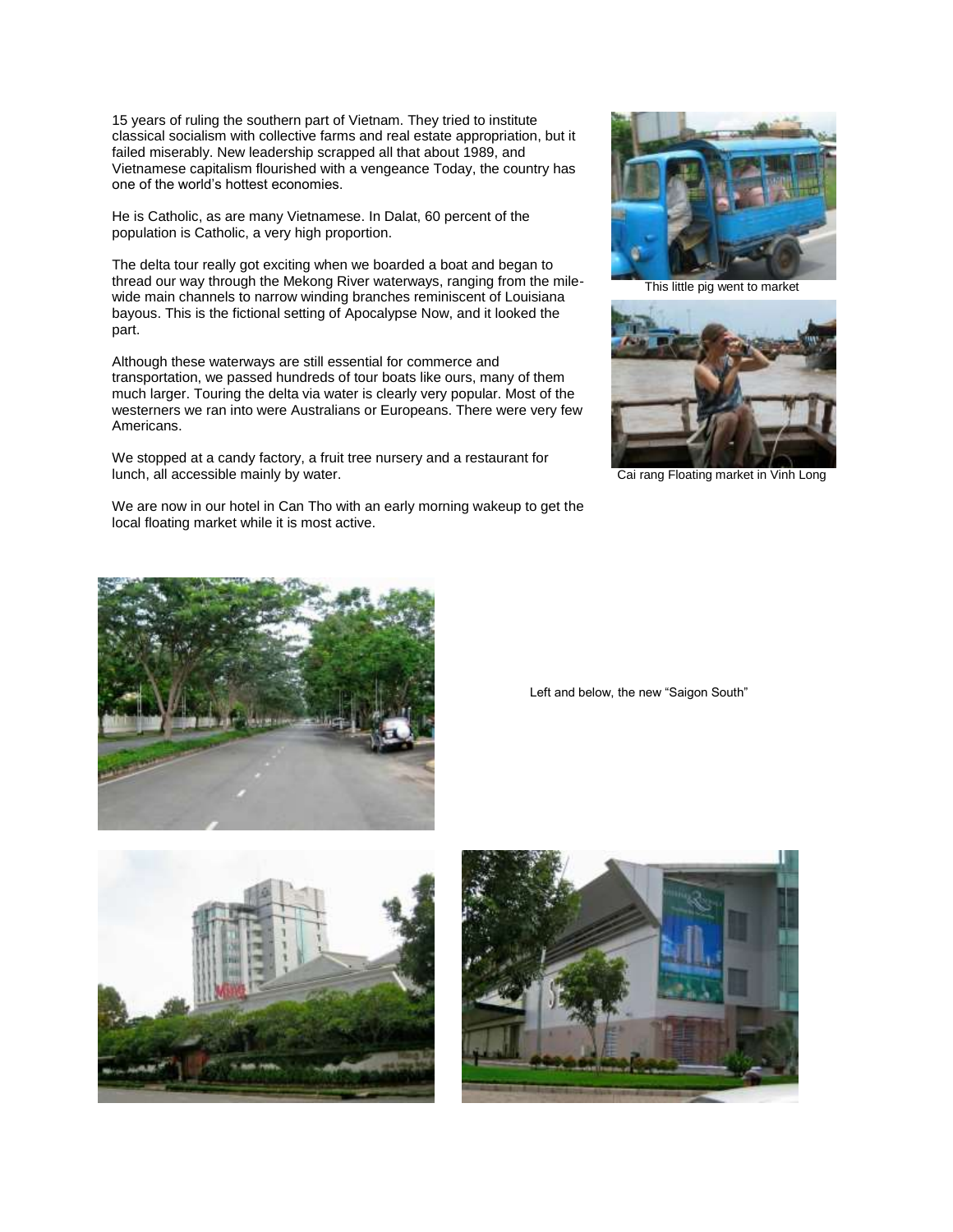## **Goodbye Vietnam Day 8**

I guess I am lucky to have Internet access at every hotel, but dealing with emails is not easy. That's why I started attaching these MSWORD files.

We are in the Mekong Delta border town of Chau Doc, and we leave early tomorrow morning by boat, traveling up the Mekong to Phnom Penh, Cambodia.

When I was in Vietnam 40 years ago, I never visited the Delta, but the waterways triggered a lot of memories about bridges I'll explain later.

Driving from Can Tho to Chau Doc is not unlike taking Highway 4 through the Sacramento River Delta. Water, islands and canals are everywhere. Until recently, there were no bridges over the Mekong, so ferries are big business, and the vendors who service long lines of traffic are also big business. But that is all coming to an end. One large cable stayed bridge has been completed and another one will open soon, putting thousands of roadside vendors out of business. In fact, the government is building new limited access expressways parallel to Highway 1 that will change Delta travel forever.

The Mekong River Delta is not only the rice and fish basket of Vietnam but also a major exporter to other Asian countries. Like other parts of Vietnam, the economy seems to be booming, with new construction everywhere.

We got up early this morning to catch the morning floating market of Cai Rang where wholesale growers from all over the Delta converge to transfer fruit and vegetables to retailers, all via boat.

Leaving Can Tho, we split off Highway 1 onto Highway 91, heading west toward Chau Doc. The agriculture turns from fruits and vegetables to rice. As we headed west, we found the road shoulders and front yards being used for drying the recent rice crop. People work it with hoes or just walk through it to keep the rice stirred up for drying. Usually it was on tarps, but often it was on bare asphalt or concrete. Once the rice is sufficiently dry, it is bagged and sent to plants where the husks are removed, and it is polished.

The husks become a major source of fuel and are used to heat kilns where hollow clay tile are manufactured. Hollow clay tile is the major building material in Vietnam and is typically laid up to form walls that are later covered with cement plaster within a spindly concrete frame. If they ever had an earthquake here, there would be nothing left. This is similar to the original construction of the Richmond Plunge that has been removed to increase earthquake safety.

In addition to the smoke from the brick kilns, rice straw is burned in the fields, creating a smoky haze not unlike the smoke from the fires we experienced last summer in California.

We had a delicious lunch at a storefront restaurant in Chau Doc and headed for Nui Sam (Sam Mountain) to walk it off. This mountain pops up unexpectedly from the dead flat Delta kind of like Mt. Diablo. Because of its unusual topography, it is considered a holy place, and its slopes are covered with shrines, grottos, pagodas and ancient tombs. It was a 700 meter climb but well worth it.

After Nui Sam, we were back on the water visiting a huge houseboat community on the Mekong devoted to fish farming. Each large houseboat is also a floating fish farm where fish are fed pellets of food made from fish scraps, rice powder and water morning glories. These folks are ethnic Vietnamese who had settled in Cambodia but were driven out by the Pol Pot



Waterway near Can Tho



Lunch stop on an island



Ubiquitous rest stop along Highway 1



Drying rice in the road



Crossing the Mekong at Can Tho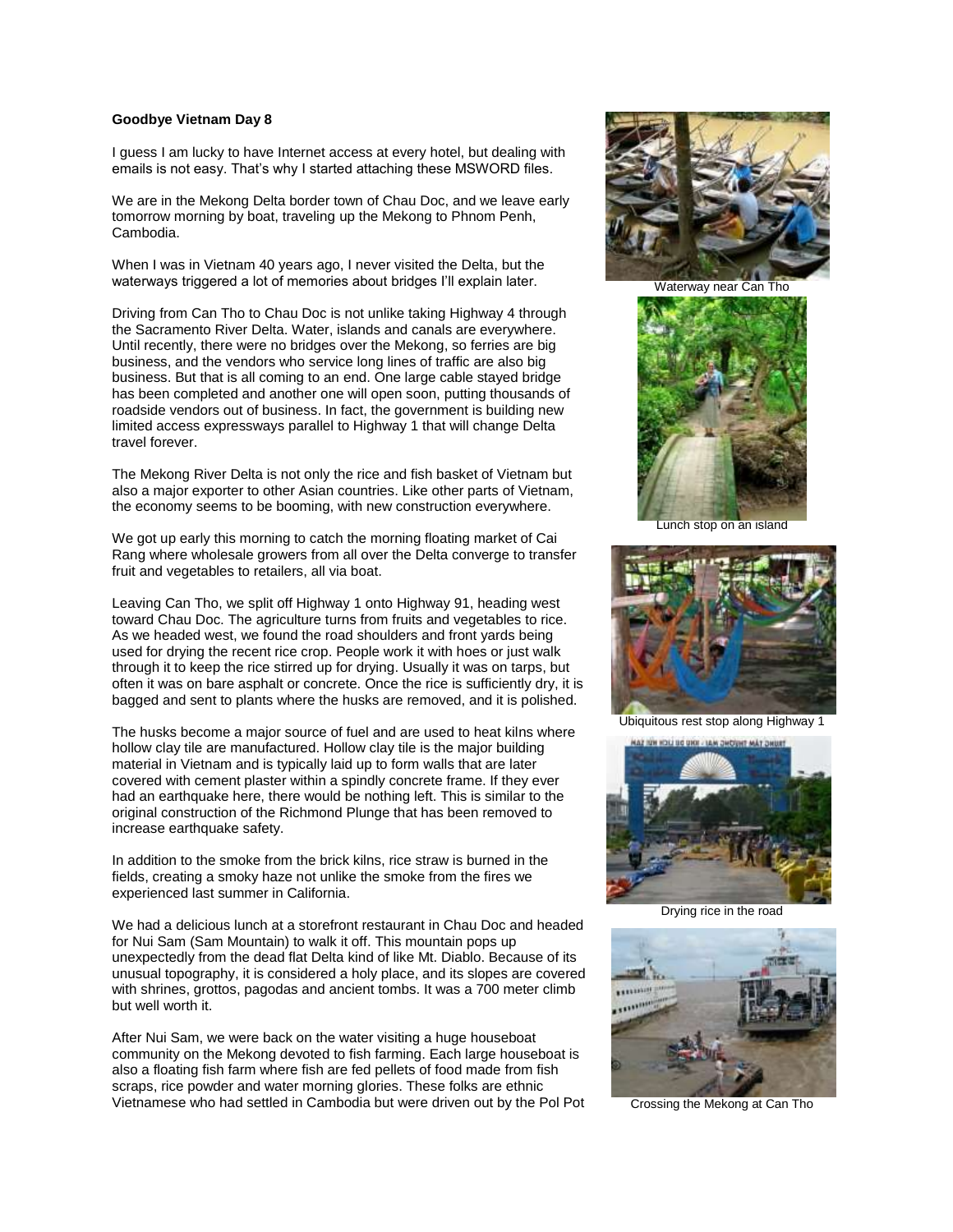### Regime.

Nearby, we visited another community resulting from ethnic relocation, the Chams who are Muslims and came originally from Central Vietnam. They live along the river in stilted houses kind of like the town of Locke in the Sacramento River Delta. They are totally different in appearance from the ethnic Vietnamese and wear head gear like Muslims in other parts of the world. Instead of churches or Pagodas, the village has mosques.

Several of the old bridges we passed under by boat were being replaced by new concrete bridges. The old ones were probably vestiges of the Vietnam War and built by American Army engineers because they were Bailey (or panel) bridges, made from interlocking truss sections used to assemble military bridges. What was long gone were the pier protection assemblies that protected every bridge from sappers, made from steel framework and barbed wire. During the war, every bridge has guard bunkers at either end, some left over from the French war, and pier protection standoffs. The guards were always ARVN soldiers who caught whatever fish they need for dinner by tossing a hand grenade into the water and scooping up the stunned fish. Each bridge also had a large flock of geese who were supposed to sound the alarm if a Viet Cong Sapper was trying to sneak up to blow the bridge. Obviously, it didn't always work because a lot of bridges were blown up.

With the huge amount of construction going on in the Delta, I was taken by the piles of crushed rock I saw everywhere. There is no indigenous source of rock in the Delta, and at one time, the 159<sup>th</sup> Engineer Group operated the only quarries, crushers and asphalt plants in the southern part of Vietnam. All of the rock was allocated to Army construction missions, mostly road building. My shop controlled disposition of this rock, and we had a constant stream of military personnel begging us for rock for some project that had not made the official cut. Most of tem, including Koreans, ARVN and Australians, we turned down, but every now and then we cut someone some slack. Rock could be traded for steaks, shrimp, beer and air conditioners, and the Army runs on barter. I gave an old classmate, Larry Townley from Arkansas some as well as my cousin, an officer in a  $9<sup>th</sup>$  Infantry Division Aviation company. Remember Yossarian in Catch-22?

Time to go to dinner. See you in Cambodia.



Cham Village



Breakfast at the Hotel Victoia on the Mekong in Chau Doc



Mekong River in Cambodia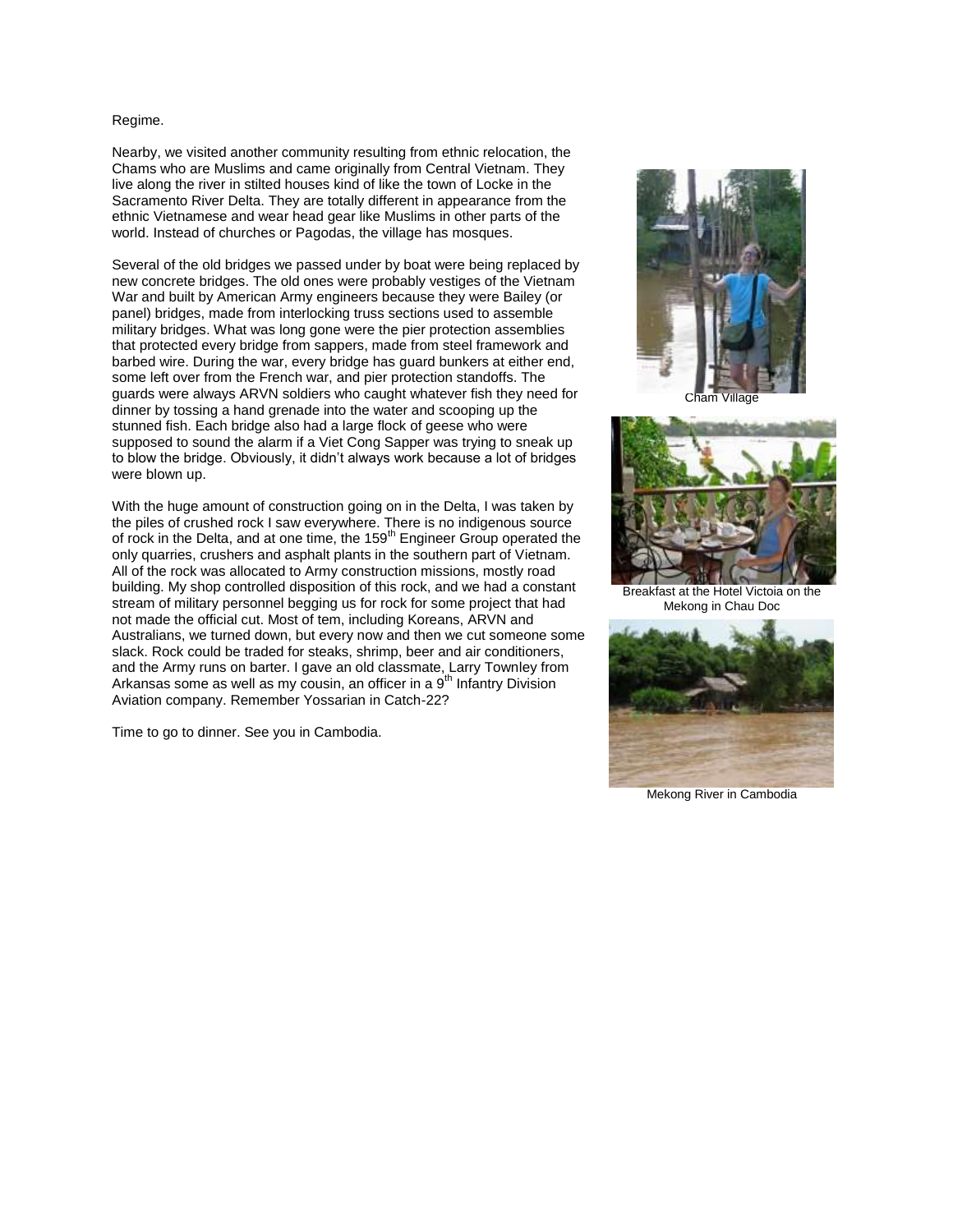## **Into the Heart of Darkness**

Actually, the boat trip up the Mekong was uneventful. I kept looking for remnants of that bridge from Apocalypse Now, but there wasn't much to see from the middle of a mile-wide river, red with the mud of the half dozen countries it passes through. In the hour we were still in Vietnam, the banks were mainly vegetable and rice farms.

In Cambodia, you see more trees and cattle. Crossing the border, we stopped at both a Vietnam exit station (a houseboat) and the Cambodia entry station. Although there is nothing to it, just the concept of entering Cambodia is exciting. While waiting to get our passports stamped, we talked to French couple about our age and found that the man was actually born in Hanoi. His father had been a lawyer in the old French Indochina, leaving Hanoi for Phnom Penh when the country was partitioned in 1954. In 1975, he was the last Frenchman to leave Phnom Penh, barely escaping the Kymer Rouge. This was their third visit back to southeast Asia.

The boat trip was from 8:00 AM until 2:30 PM, at least 1 1/2 hours more than scheduled. There are no taxis in Phnom Penh, so we took a tuk-tuk to the Raffles Hotel Royal. A tuk-tuk is a gussied up trailer with seats and a canopy pulled by a motorcycle and is the main transportation for visitors in Cambodia. The Raffles is the most expensive hotel we are staying in, but I chose it for nostalgia. I stayed there in March 1970 for about three days. Then, it was Phnom Penh's best hotel but was in genteel deterioration and cheap by American standards. Now it is expanded and thoroughly modern.

When I was here in 1970, Cambodia probably had not changed in 100 years. It still was French Indochina in appearance and culture. French was still the language of culture, commerce and tourism (what little there was of it), and I found my vestigial French quite useful. The same time I was here, the U.S. backed coup when Sihanouk was deposed by Lon Nol. It was also the month the U.S. started B-52 raids in Cambodia and invaded six weeks later.

The resiliency of what is now the population of Phnom Penh is astonishing. When Pol Pot and the Khymer Rouge capture the city in 1975 and drove its inhabitants into the countryside, killing most of them, the population dropped from 600,000 to some 30,000, mainly Khymer Rouge soldiers. This is about the same scale of depopulation present in New Orleans when I was there after Katrina, only they weren't killing people. By mid 1975, Phnom Penh was no longer functional, and many buildings and monuments were destroyed. Today, the population is back up to 1.5 million, and the city is thriving.

Tourism is big, mainly Europeans and Australians. The unofficial currency is the U.S. dollar, which makes transactions easy. But Phnom Penh is still gritty, with potholed streets and garbage that remind me somewhat of wartime Vietnam. Cambodia has the highest proportion of war-related amputees of any country in the world, and they are everyhere begging for money.

we have a whole day here before flying to Siem Reap and will visit the National Museum, the Royal Palace and the Tuol Sleng Genocide Museum

.



Sunrise over the Mekong in Chau Doc



Welcome drink at Raffles Hotel le Royal in Phnom Penh



No smiling or laughing allowed at the Genocide Museum in Phnom Penh



Tuk-tuk in Phnom Penh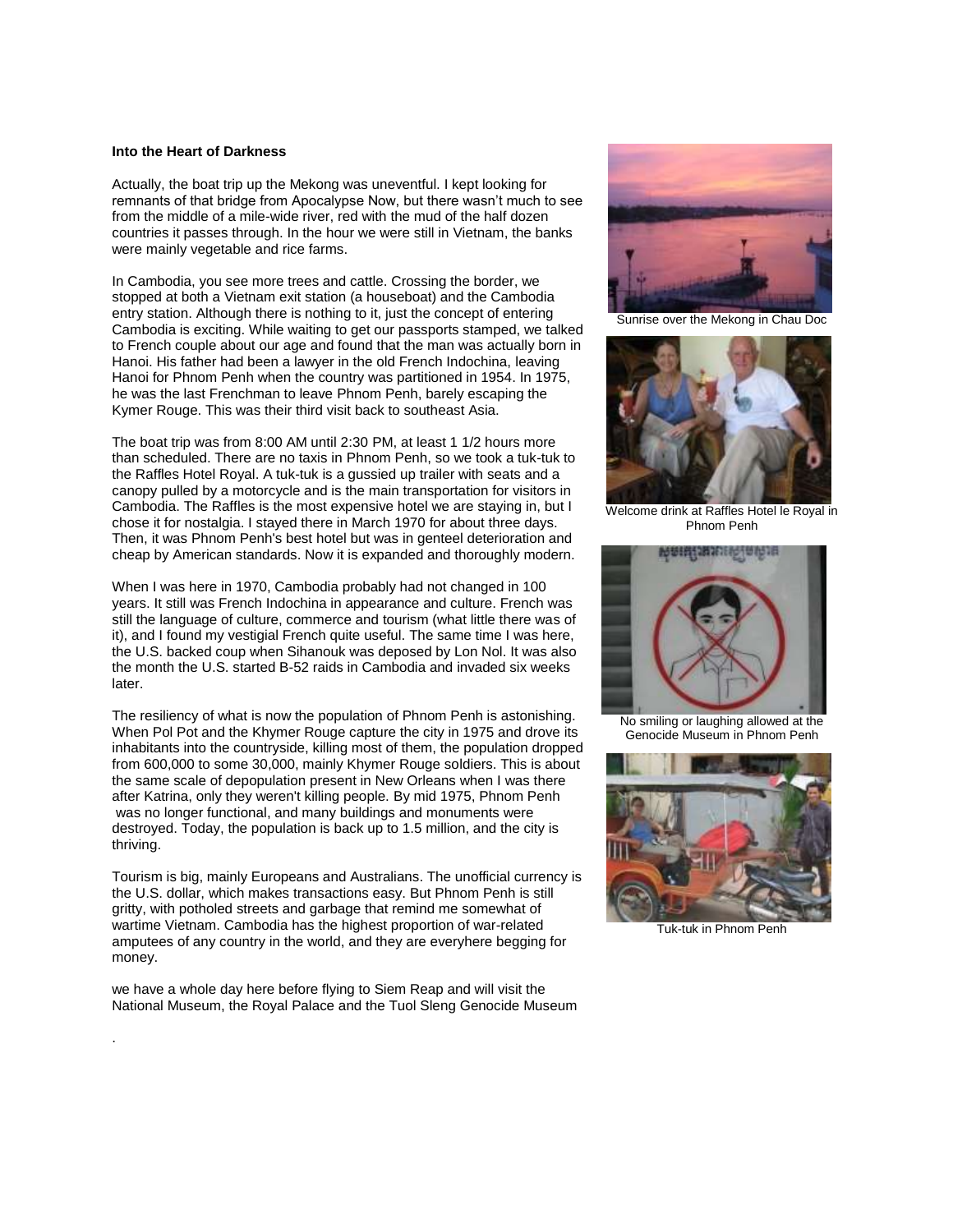## **Exploring Angkor Wat**

Today is August 10, and we got up at 4:30 AM to go out and watch the sunrise (with about a thousand other people) at Angkor Wat. Because it was overcast, we didn't get the full glory, but I'm glad we did it.

Yesterday, we explored Angkor Wat and Angkhor Thom in detail and came back to the hotel late afternoon for a nap before going to the Old Market area for dinner. Transportation is by tuk-tuk. There are virtually no taxis here. Tour groups use buses, and individuals and couples use tuk-tuks. The cost was \$12 for the day. Some of the younger travelers rent bicycles.

When I was here in 1970, Siem Reap was about the size of Pt.Reyes Station on a good day. The city was substantially destroyed in the wars but has rebounded to a robust 150,000 today. Visitors to the temple complexes were in the hundreds then; today they are in the thousands or maybe tens of thousands. A pass to the temple complex costs \$20 a day or \$40 for three days, per person. There were only a few hotels before, and most of them were destroyed in the 1970s. Today, there are hundreds of large new hotels, many of them as fine as anywhere in the world, lining the main streets and Highways. Think Orlando.

Maintaining the temples is a constant fight against rain, humidity and the jungle. A number of international organizations are involved. Before 1970, the French were exclusive, but now many countries are involved in this UN World Heritage Site.

Cambodia, and especially Siem Reap is really hot for the international late teen and twenty-something crowd. Travel for the "backpacker" persuasion of young people can be really cheap. They are mostly non-Americans, including Japanese, Canadians, Europeans and Australians. Yesterday, we met a vacationing Cambodian family that lives in San Diego but still has relatives nearby. The restaurant district last night was crammed with mostly young people. Happy hour with \$0.50 beer lasts from 4:00 PM until 10:00 PM. Hundreds of packed restaurants line narrow streets and alleys in an atmosphere that is almost Bourbon Street without the strippers.

They say tourism is down due to the global recession, but it certainly doesn't look that way.

Traffic in both Phnom Penh and Siem Reap is much better than Saigon, which probably holds a world's record for congestion. There are proportionately more cars in Cambodia than Vietnam, which is counterintuitive, but the motorcycle still rules.

Some urban design observations about both Vietnam and Cambodia. Streets are typically built with generous sidewalks, all nicely paved in attractive unit pavers of various kinds, often 20-30 feet wide. But they are totally occupied with parked cars and motorcycles, market stalls, and people simply eating dinner. The result is that pedestrians have nowhere to go but the street and compete with cars, trucks and motorcycles.

On our last day in Phnom Penh before leaving for Siem Reap, we went to the National Museum, the Royal Palace and the Genocide Museum. Phnom Penh has retained most of its Parisian planning, with many wide boulevards, parks and street trees everywhere. It is a thoroughly modern city in many respects.

I am impressed by the seeming liquidity with which capital and business seems to circulate around Asia. These two cities were devastated only 20-



Angkor Wat



Buddhist monk in the temple complex



Shirley bargains with kids selling souvenirs



Ta Prohm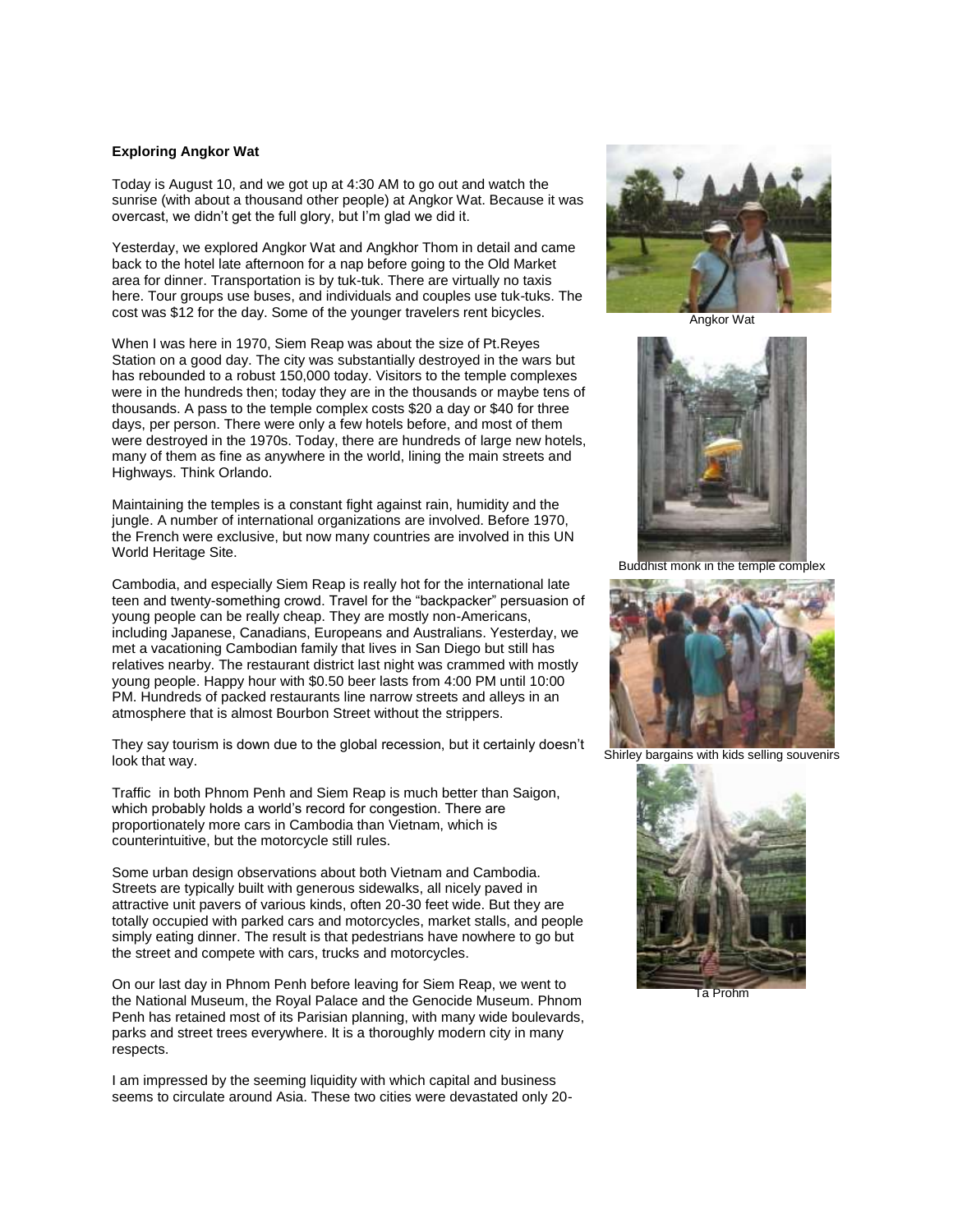30 years ago, yet today they are repopulated, rebuilt and humming with business and tourism. There don't seem to be a lot of older people around. Millions of the older generations were killed by the Khmer Rouge or otherwise in the wars of the 1970s. The resilience of people who live here is astounding, but there must be source of virtually unlimited capital to finance all this growth – by most accounts, Chinese. It's "build it, and the will come" approach that seems to be working. I wonder if New Orleans will come back so fast.

Global warming and sea level rise is a big concern in this part of Asia. Hey say Vietnam is the fifth most vulnerable country in the world, primarily because of its agriculture rich but low lying deltas.



Kids selling souvenirs



Bayon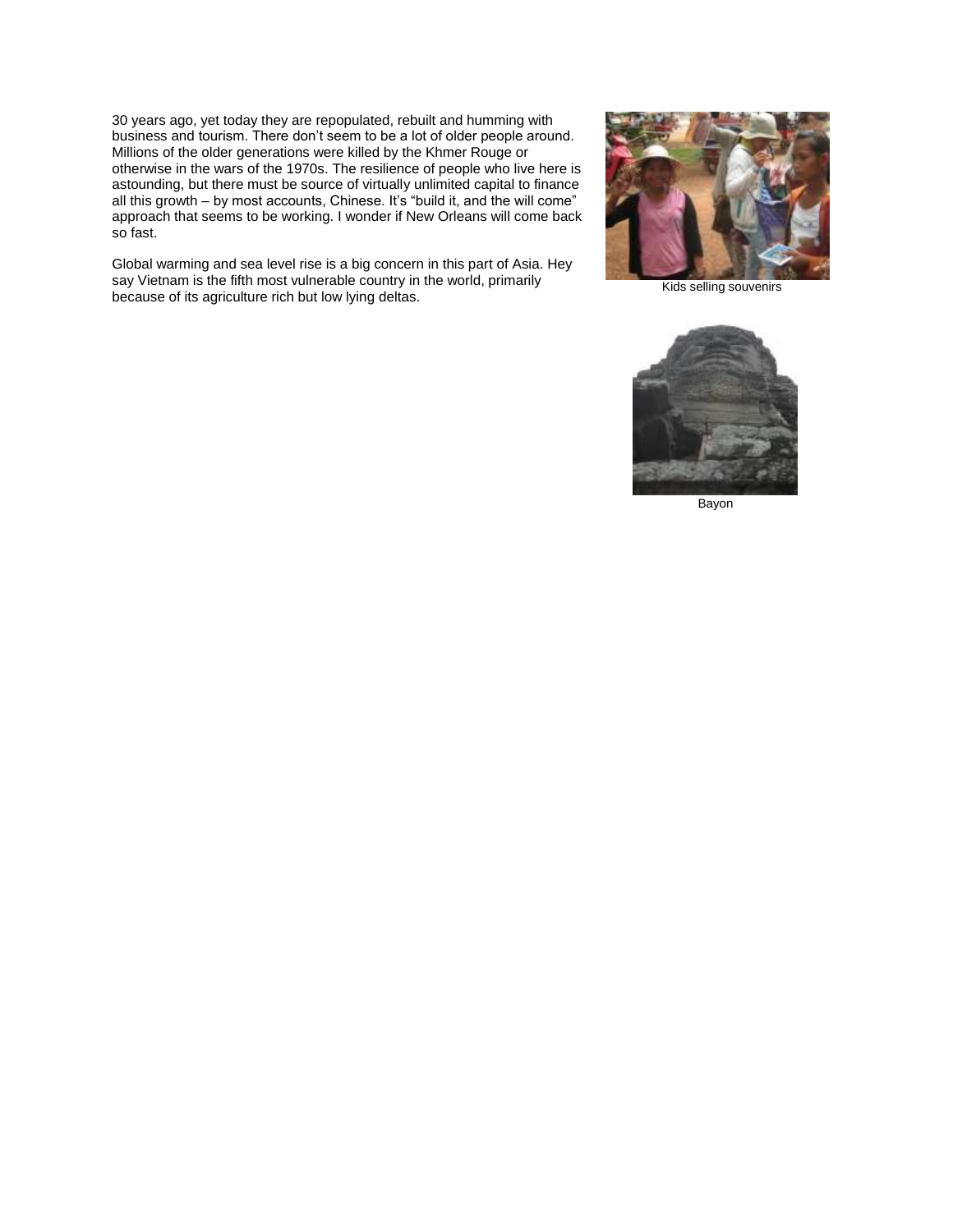## **On to Bangkok**

Last time I did this, I was caught in the coup when Sihanouk was overthrown in favor of Lon Nol in March 1970. The airport at Phnom Penh was closed, and I had no choice but to travel overland to Thailand. Back then, it was not much more than a pig trail, but I understand it is a new highway today.

We were going to retrace that route, but it takes at least 8 hours, not including any delays for the border crossing and changing means of transport. We are due for dinner with Sunthorn Arunanondchai and his wife tonight at 7:00 pm at their home in Bangkok, so there isn't time. Instead we are flying, which takes only an hour. We met Sunthorn Arunanondchai when we both were recognized at the annual University of Arkansas Alumni Awards a few years ago, I for volunteer work and he for being one of Asia's most successful businessmen. Too bad it wasn't the other way around. Sunthorn is President and CEO of the C-P Group, one of Asia's largest corporations. Look them up on Google.

After coming back from the Angkor Wat sunrise yesterday, we visited the furthest out temple, Banteay Srey, which is almost like a scale model of a larger temple with exquisite carvings in pink sandstone. The trip, alone, was worth the time, offering a look at the countryside, including traditional Kymer houses, water buffalo, ricefields and people living their normal lives. On the way back, we hit Ta Keo, Ta Prohm and Banteay Kdei. Ta Prohm is the temple complex that still has giant fig and silk trees growing from the sprawling shambles, giving it that authentic Indiana Jones Temple of Doom look. At all the temple stops, we succumbed to the souvenir peddlers and loaded up on cheap bracelets, hats, scarves and t-shirts.

It is hotter and maybe more humid in Siem Reap than in Phnom Penh, which is cooled by the river, but the afternoon monsoons cool everything down nicely.

We had dinner gain last night in "Pub Alley," and sat next to a couple from Osaka and another from Paris, both twentysomethings.

At breakfast this morning, Shirley reminded me of a story about her uncle who in frustration over being unable to find white Cambodian pepper many years ago wrote a letter to then Prince Sihanouk and received free about a hundred pounds. Even after distributing it to many friends, the supply lasted decades.

One thing that is striking about both Vietnam and Cambodia is the almost total lack (at least obvious) of armed police or military anywhere. I have not seen a rifle or machine gun yet on this trip, which is different from even Europe. I have the impression that there is little crime, certainly violent crime. I am sure there is corruption, and apparently sex trafficking is a big problem in Cambodia. We were told that everyone in the tourist industry is trained to watch for sexual exploitation of children by tourists and to notify authorities if they are aware of anything suspicious. Tourists are generally deemed safe in both Vietnam and Cambodia. In Vietnam, the communists took away all civilian guns years ago, and the penalty for even possessing a gun is minimum five years in prison.

We have a couple of hours to walk around, then it's off to the airport.



Angkor Wat at dawn



Banteay Kdet



T-shirt peddlers



 $n$ akor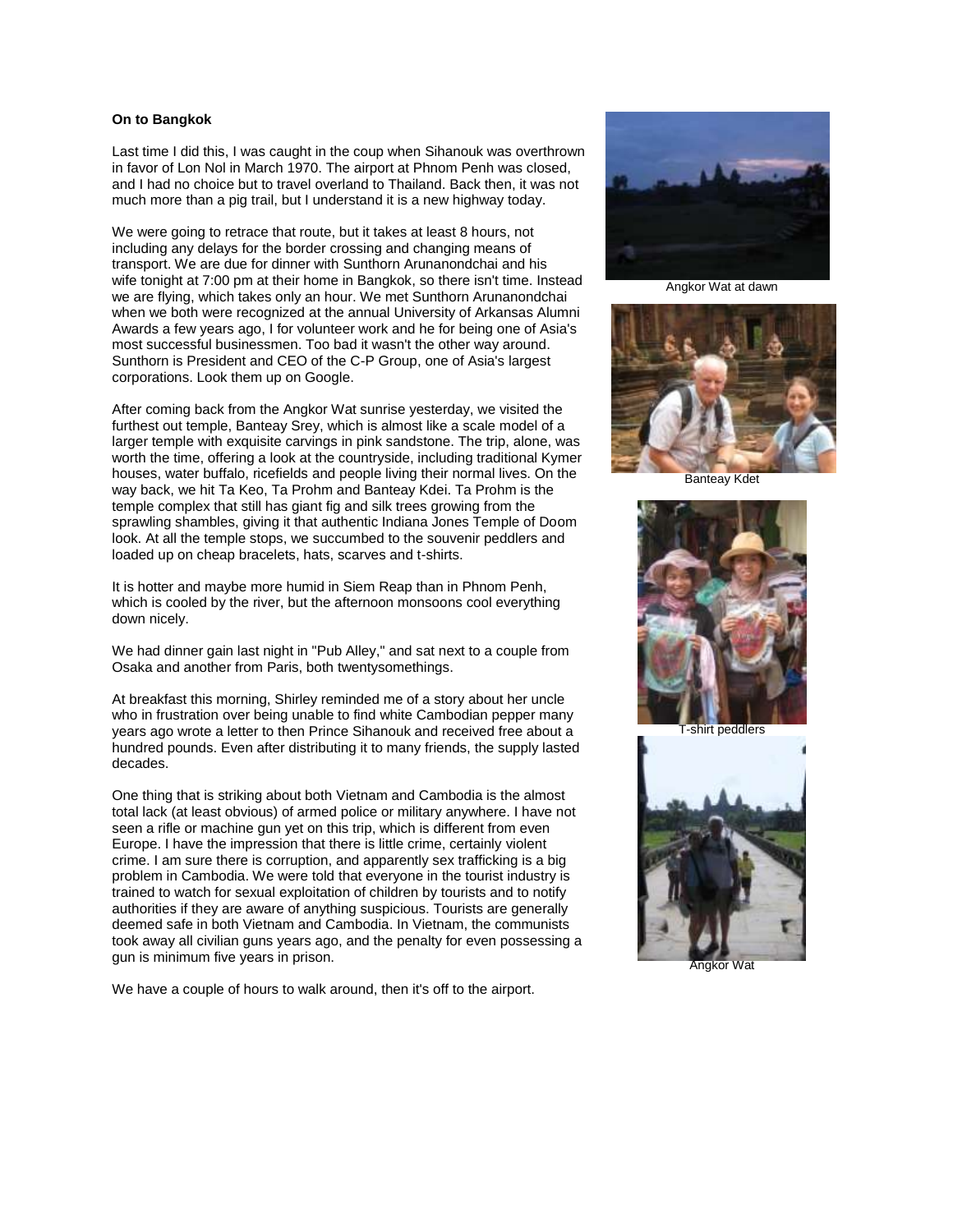# **Cooling It in Chiang Mai**

Like Dalat, Chiang Mai in northern Thailand is another place I didn't get to before that everybody said was not to be missed. It turned out that Sunthorn's company owns the hotel we are staying in, so at dinner the night before last, he phoned ahead and told them to treat us right. They sent a car and driver to pick us up at the airport and upgraded our room. Nice to know people in high places.

It was the Queen's birthday yesterday, and her photo was everywhere on billboards with lots of celebrations going on. We only had time to tour the Royal Palace complex in Bangkok yesterday before flying to Chiang Mai. We took the water taxi (really a water bus) from our hotel to the Royal Palace, which was really a breath of fresh air in the hottest place we have been yet. Bangkok, at over 10 million, is pretty hard to grasp. Kind of a cross between Los Angeles and New York City. The Royal Palace complex is an exquisite piece of architecture, but we left Bangkok feeling we weren't missing much else.

Chiang Mai is approaching 1 million (officially 150,000) but seems like much smaller city. It is refreshingly quieter, cleaner, cooler and has far less traffic than Bangkok. Today we took a tour that included an elephant training center, an elephant ride of about a kilometer to a fake village, a picnic on a bamboo raft on a jungle river and a visit to several ethnic villages where we once again loaded up on local crafts. Some of it was hokey, but it was fun. Where else can you watch an elephant paint a pretty good picture? There are only about 1,000 elephants left in Thailand, and tourist spots like these may be their last hope. It rained most of they day and cooled off quite nicely.

At the recommendation of the Kaiser travel desk, we have been taking malaria pills since entering Cambodia, but we haven't seen any mosquitoes. It's ironic that mosquitoes are unbearable at our home in Richmond, but don't seem to have found us at all in Southeast Asia.

I have to give up this computer, so more later...



Tamarind Village Hotel in Chiang Mai



Trying on hats in Chiang Dau



Riding the elephant in Chiang Dau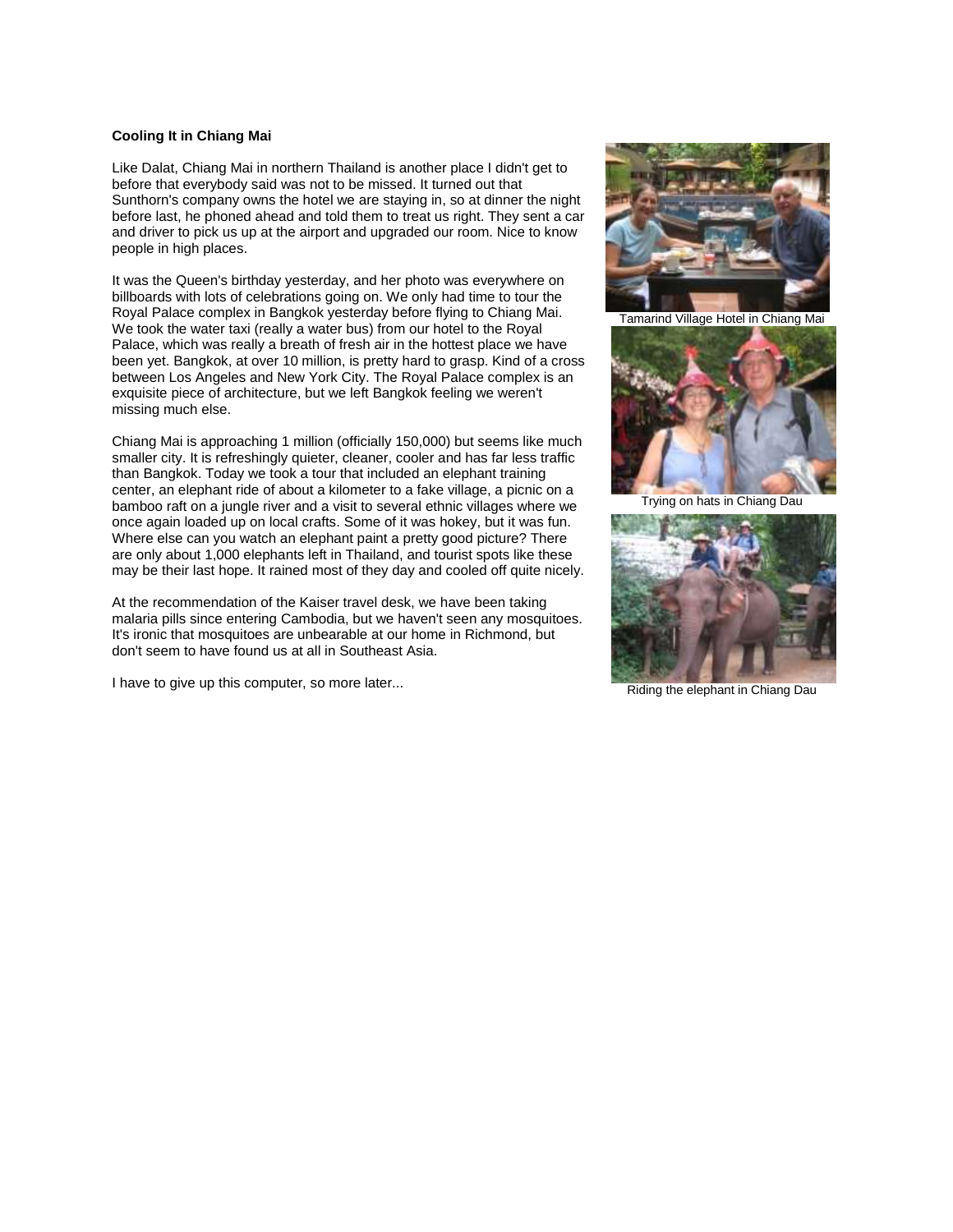## **Back in Bangkok**

In Chiang Mai last night, the manager of the Night Bazaar, who works for Sunthorn, had met us at the airport and made a date to show us around Chiang Mai. Apparently he turned up sick - I hope its not the dreaded swine flue - and instead sent three friends to entertain us, a British woman and a couple consisting of a Thai woman and a man from Quebec, Canada. They work for an NGO called Chiangmai Family Services -

[www.familycare.org/asia/thailand/chiangmaifamilyservices](http://www.familycare.org/asia/thailand/chiangmaifamilyservices) - and showed us a wonderful evening courtesy of Sunthorn, including dinner and a tour of the Night Bazaar.

After sleeping in and touring several temples in Chiang Mai, we flew back to Bangkok and checked in to our hotel about 5 PM. Just for the diversity in experience, I booked a guest house about 1/10 the cost of our hotel the first night in Bangkok. Everything is relatively cheap in Bangkok, which is one if the reasons there are so many tourists. Our previous hotel was a huge high rise grand affair on the river but still only about the same cost as the Hotel Mac.

Tonight, we are slumming it, but the neighborhood is worth ten times that of the grand hotel. It is on an essentially pedestrian street lined with restaurants, food stalls and guest houses, what they call in Asia the backpacker district. It is where the action is. I heard on CNN today that Travel and Leisure Magazine had rated Bangkok the third best city in the world to visit and Chiang Mai the 5th best. And we have been in both within the same 24 hours! CNN also noted that Bangkok had the highest happiness rating of any major city in the world.

Even more than Vietnam and Cambodia, Bangkok is swarming with twentysomethings experiencing a summer abroad. We were eating across the table at a street stall from a 22-year old Croatian Italian woman student traveling alone and asked her if she had considered traveling to the U.S. Probably not, she said. Too many guns and too much violence - not really safe.

Tomorrow we head back to Saigon for our last day in Aisa before flying home.



Soi Rambutri in Bangkok



Dinner on the Street on Soi Rambutri in Bangkok



Bar on Soi Rambutri in Bangkok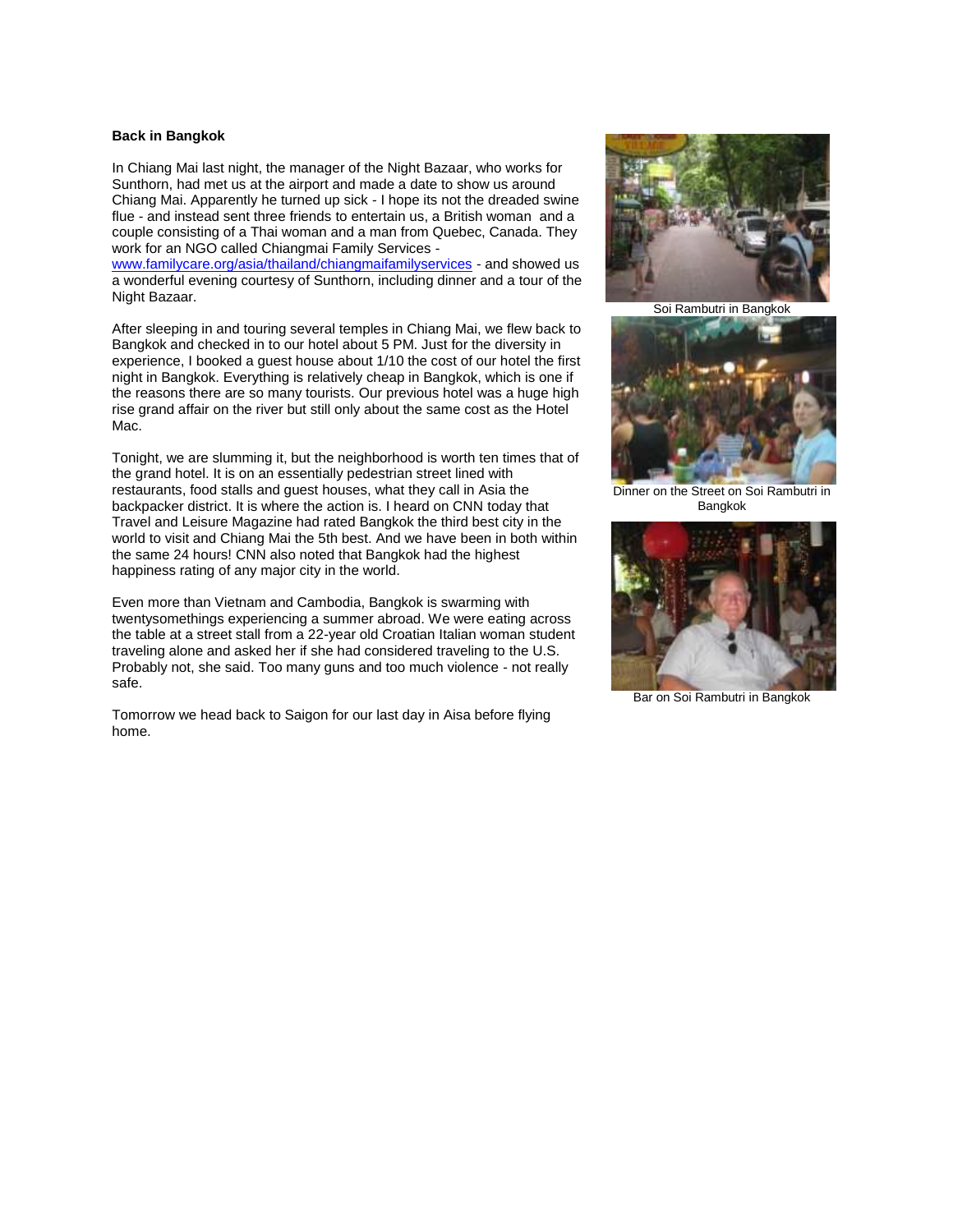## **Sleepless in Saigon**

We are back in Saigon with a 3:30 AM wakeup for a 6:00 AM flight.

A little more about last night's "backpacker hotel." It was about \$20 for the night with a room the size of a large walk-in closet. When we went to turn in, we discovered there was only one sheet on the bed, the bottom one. With no phone in the room, I had to get dressed and go down three floors to the front desk (no elevator). About 20 minutes later, they brought up another sheet.

The fan and air conditioner worked just fine. When you're asleep, it doesn't matter where you are. The bathroom was also the shower, all in one space. The shower had hot water but the lavatory didn't. No biggie.

The sign next to the door read, "Checkout time is 11:30. If you would like to extend your stay. let us know before. Otherwise we have to apologize if we rent your room to others."

The sign also advised, "No Smoking, " No Drugs" and "Please take off your shoes while you're in bed." Obviously a clean establishment.

And this was the most expensive room in the hotel!

I used to stay in these places back in the day, but I think I've moved on.

We had breakfast, walked around a while and caught a taxi to the airport, driven by an aspiring race car driver who hit 140 km/hr on the straightaways.

We had a great final dinner near the Continental where we stayed before, and we are off to bed.

Asia at a glance - In a few words, here is my list that sums up Southeast Asia, not in any particular order:

1. Three girls on a Honda, one driving, the second putting on lipstick and the third on a cell phone.

2. Everyone has a cell phone, but I never saw anyone wearing one of those goofy looking bluetooth things stuck in their ear.

2. Motorcycle cops riding tandem. RPD should try this to save gas.

3. World's largest billboards in Bangkok - maybe over an acre. Think what we could rent that for on the Parkway.

4. Summer abroad for international student set.

5. Rice, noodles, pork, chicken, beef, fish and vegetables, preferably fried or barbequed.

- 6. Cheap beer.
- 7. Cheap everything.
- 8. Friendly, helpful and polite people.
- 9. Young.
- 10. Hot, humid, cool, rainy and agreeable.
- 11. Water, water everywhere and not a drop to drink.
- 12. Entrepreneurial.
- 13. Optimistic.
- 14. Tourists from everywhere but U.S.
- 15. Motorcycles (Vietnam is the only country with a helmet law).
- 16. No sirens, no guns, no visible crime.
- 17. Can't have too many Buddhas.

18. Money: Dollars and Dong in Vietnam, Dollars in Cambodia and Baht in Thailand.

19. Family Planning: A Honda can only carry mom, dad and two children.



From the balcony of Hotel Continental look across Dong Khoi



From a hotel rooftop looking south along Nguyen Hue over the Saigon River



Hotel Continental at night



Looking back north along Nguyen Hue to People's Committee Hall (City Hall)